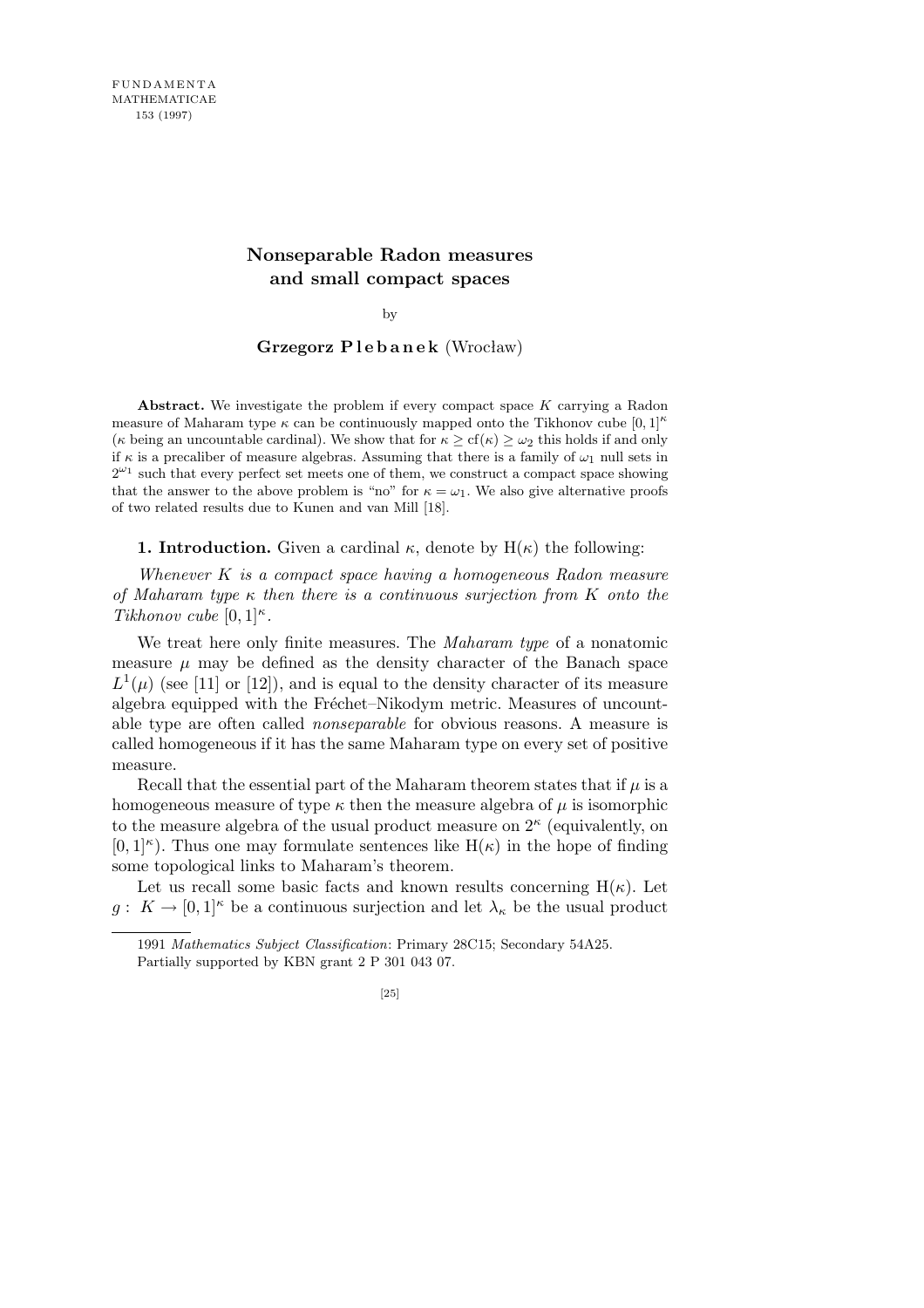measure on  $[0,1]^{\kappa}$ . The set *Λ* of all Radon measures *µ* on *K* such that  $g(\mu) = \lambda_{\kappa}$  (i.e.  $\lambda_{\kappa}(B) = \mu(g^{-1}(B))$ ) is nonempty, convex and weak<sup>\*</sup> compact so it has an extreme point, say  $\mu_0$ . Now  $\mu_0$  is such that the spaces  $L^1(\mu_0)$ and  $L^1(\lambda_{\kappa})$  are isometric (see Douglas [8]). It follows that the implication reverse to that in H(*κ*) is true for arbitrary *κ*.

It is well-known that a compact space *K* admits a nonatomic Radon measure if and only if there is a continuous mapping from *K* onto [0*,* 1] (and this is equivalent to saying that  $K$  is not scattered, [21], 19.7.6). Since [0, 1] can be mapped onto  $[0, 1]^\omega$ , and nonatomic measures have infinite type, we see that  $H(\omega)$  holds true.

Haydon [14] proved that  $H(\kappa)$  is satisfied for every regular cardinal  $\kappa$ with the property that  $\tau^{\omega} < \kappa$  whenever  $\tau < \kappa$ . For instance, H(c<sup>+</sup>) holds. Haydon investigated  $H(\kappa)$  in connection with a nonseparable version of Pełczyński's theorem on Banach spaces containing  $L^1$ .

Haydon [15] and Kunen [17] presented closely related constructions which show that  $H(\omega_1)$  does not hold under the continuum hypothesis. The Kunen construction, primarily designed to give an example of a compact L-space, has been refined in various directions (see [9], [18] and Theorem 5.2 below).

What is apparently the most interesting problem concerning  $H(\kappa)$ , is the question whether the negation of  $H(\omega_1)$  is provable within the ZFC theory. Richard Haydon conjectured that this is not the case, and that  $H(\omega_1)$  might hold under Martin's axiom and the negation of CH. All known counterexamples seem to support this conjecture.

In Section 4 of the present paper I show that, given a cardinal  $\kappa$  *≥*  $cf(\kappa) \geq \omega_2$ ,  $H(\kappa)$  holds if and only  $\kappa$  is a precaliber of measure algebras (the terminology is explained in Sections 2 and 3). This covers Haydon's theorem and implies that  $H(c)$  is undecidable in ZFC.

The next sections deal with counterexamples to  $H(\omega_1)$ ; I use a relatively simple method of constructing "small" compact spaces admitting a nonseparable Radon measure. I give alternative and, as I believe, simpler proofs of two results from a recent paper of Kunen and van Mill [18] (Section 5). Finally, I prove that  $H(\omega_1)$  does not hold provided the so-called weak covering number of the ideal of null subsets of  $2^{\omega_1}$  equals  $\omega_1$ . This may indicate that the axiom " $\omega_1$  is a precaliber of measure algebras" does not imply  $H(\omega_1)$ .

**2. Preliminaries.** Recall that a cardinal  $\kappa$  is said to be a *precaliber* of a Boolean algebra A if for every family  $(x_{\xi})_{\xi<\kappa}$  of nonzero elements of A one can find a set  $I \subseteq \kappa$  of power  $\kappa$  such that the family  $(x_{\xi})_{\xi \in I}$  is centred, that  $\lim_{\delta \to 0} a_{\delta} \neq 0$  for every finite  $a \subseteq I$  ([13], A2T).

It follows from the Maharam theorem that  $\kappa$  is a precaliber of all measure algebras if and only if  $\kappa$  is a precaliber of the measure algebra of the usual product measure on 2*<sup>κ</sup>* (I have learned this observation from D. Fremlin).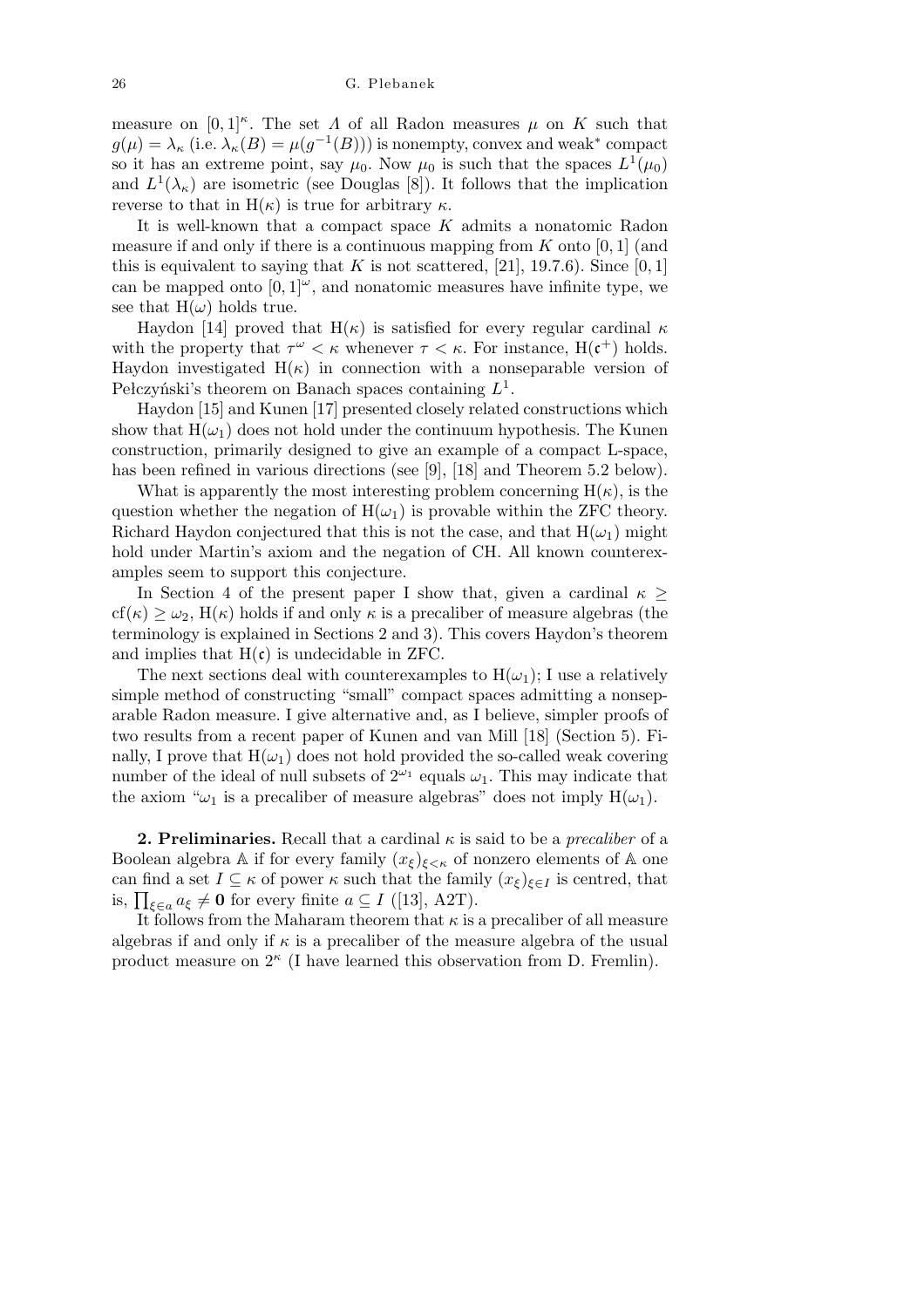Let  $(X, \mathcal{B}, \mu)$  be a finite measure space and let A be its measure algebra. For every  $A \in \mathcal{B}$  we denote by  $A^*$  the corresponding element of  $A$ . Recall that a *lifting* of  $\mu$  is a homomorphism  $\theta : \mathbb{A} \to \mathcal{B}$  such that  $\theta(a)^* = a$  for every  $a \in A$  (see Section 4 of [12]). We shall need the following remark. If *F* is a family in *B* such that  $F \subseteq \theta(F^*)$  then  $\mu(\bigcap \mathcal{F}_0) > 0$  for every finite  $\mathcal{F}_0 \subseteq \mathcal{F}$  with  $\bigcap \mathcal{F}_0 \neq \emptyset$ .

Note that, given a Radon measure  $\mu$ ,  $\kappa$  is a precaliber of its measure algebra if and only if *κ* is a *caliber* for the measure *µ* in the following sense: For  $\epsilon$  geora in and only if  $\kappa$  is a *caliber* for the measure  $\mu$  in the ionowing sense: For every family  $(B_{\xi})_{\xi<\kappa}$  of  $\mu$ -measurable sets of positive measure,  $\bigcap_{\xi\in X}B_{\xi}\neq\emptyset$ for some  $X \subseteq \kappa$  of cardinality  $\kappa$ . Indeed, the latter condition is necessary, since we can replace every  $B_{\xi}$  by a compact subset of positive measure; sufficiency may be checked easily by the use of lifting.

The following lemma links the notion of caliber with the covering number; it is taken from [13], A2U (and based on [6]).

LEMMA 2.1. Let  $(X, \Sigma, \mu)$  be a complete probability space and put  $\mathcal{N}_{\mu} =$  ${E \in \Sigma : \mu(E) = 0}$ *. Given a cardinal*  $\kappa$  *of uncountable cofinality, if*  $\kappa$  *is not a precaliber of the measure algebra of*  $\mu$  *then there is a family*  $(E_{\xi})_{\xi<\kappa} \subseteq \mathcal{N}_{\mu}$ *such that*  $\bigcup_{\xi \leq \kappa} E_{\xi} \in \Sigma \setminus \mathcal{N}_{\mu}$ . If, moreover,  $\kappa$  *is regular then the*  $E_{\xi}$ *'s may be chosen increasing.*

Now we shall recall how independent families are connected with mappings onto Tikhonov cubes (see [14] or [22]). A family  $((F_{\alpha}, H_{\alpha}))_{\alpha < \kappa}$  is called *independent* if

(i)  $F_\alpha \cap H_\alpha = \emptyset$  for every  $\alpha < \kappa$ ;

(i)  $\Gamma_{\alpha} \cap \Gamma_{\alpha} = \emptyset$  for every  $\alpha < \kappa$ ;<br>(ii)  $\bigcap_{\alpha \in a} F_{\alpha} \cap \bigcap_{\beta \in b} H_{\beta} \neq \emptyset$  whenever  $a, b \subseteq \kappa$  are finite disjoint sets.

Lemma 2.2. *A compact space K admits a continuous surjection onto*  $[0,1]$ <sup>*κ*</sup> if and only if there is an independent family  $((F_\alpha, H_\alpha))_{\alpha<\kappa}$  such that  $F_{\alpha}$  *and*  $H_{\alpha}$  *are closed subsets of K for every*  $\alpha < \kappa$ *.* 

Let us fix some terminology and notation from topology. If *K* is a space and  $x \in K$  then  $\chi(x, K)$  denotes the *character* (i.e. the minimal cardinality of a base at *x*), and  $\pi \chi(x, K)$  denotes the *π*-*character* of a point *x* in *K* (i.e. the minimal cardinality of a family  $V$  of nonempty open subsets of  $F$  such that every neighbourhood of  $x$  contains a member of  $V$ ).

When discussing Haydon's problem, it is worth recalling that there is a topological characterization of compact spaces admitting a surjection onto some Tikhonov cube, due to Shapirovskiĭ [22], Theorem 21.

Theorem 2.3. *The following are equivalent for a compact space K and an infinite cardinal κ*:

(i) *K* can be continuously mapped onto  $[0,1]^\kappa$ ;

(ii) *there is a closed subspace*  $F$  *of*  $K$  *such that*  $\pi \chi(x, F) \geq \kappa$  *for every x ∈ F.*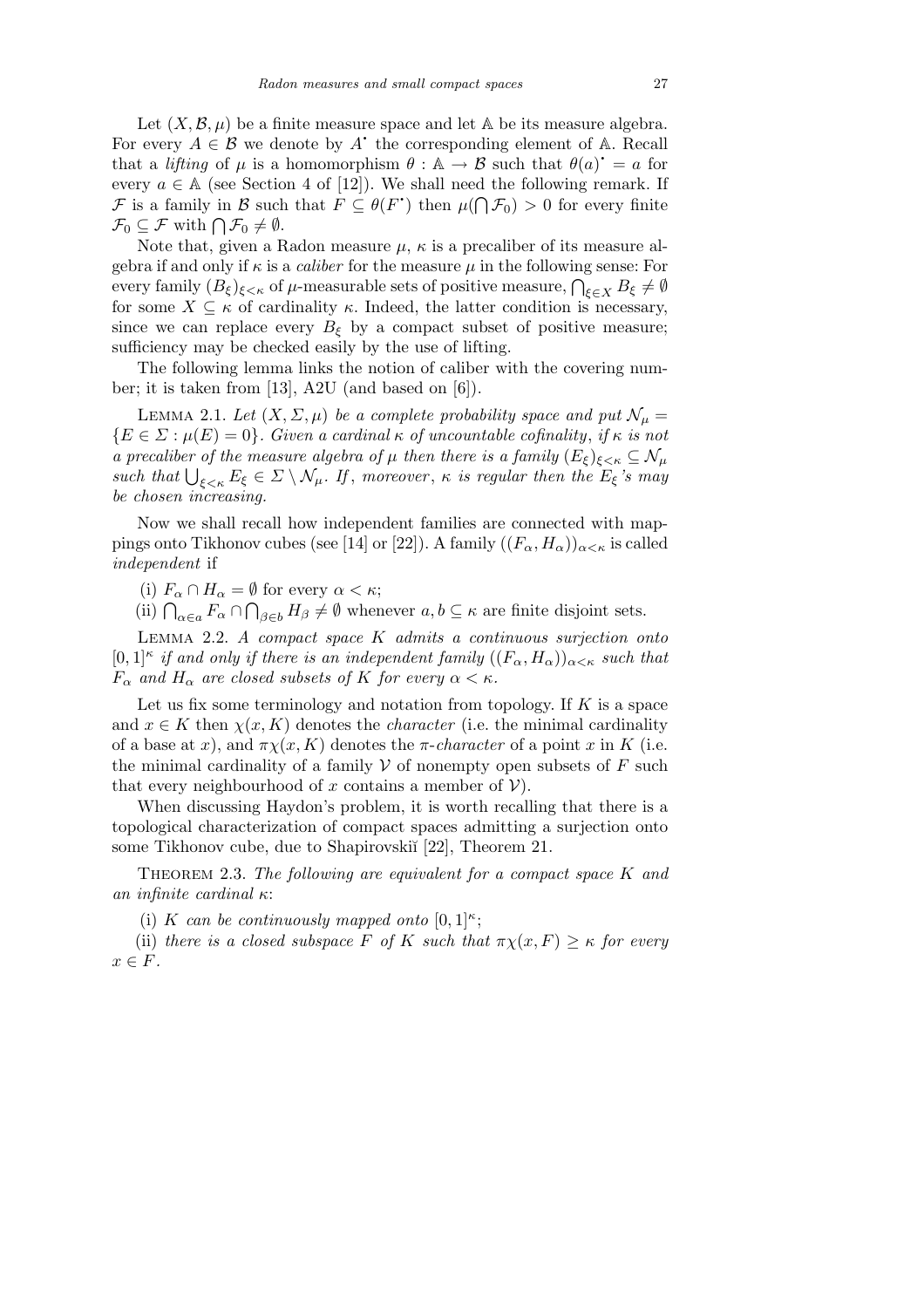28 G. Plebanek

We shall also need a combinatorial lemma given below. This is a corollary to the proof of the Erdős–Rado theorem on quasi-disjoint families (see [16], proof of Theorem 1.6; the well-known argument using the "pressing down lemma" gives easily the case of regular  $\kappa$ , see e.g. [7], Second Proof of Theorem 1.4).

**LEMMA** 2.4. Let  $\kappa$  be a cardinal of cofinality  $\geq \omega_2$  and let  $(I_{\xi})_{\xi < \kappa}$  be a *family of countable subsets of*  $\kappa$ *. Then there are*  $X \subseteq \kappa$  *with*  $|X| = \kappa$  *and*  $R \subseteq \kappa$  *with*  $|R| < \kappa$  *such that*  $I_\alpha \cap I_\beta \subseteq R$  *for all distinct*  $\alpha, \beta \in X$ *.* 

Finally, we sketch our approach to finding counterexamples to  $H(\omega_1)$ that is used in the next sections. Let  $\mathcal{B}(2^{\omega_1})$  be the *σ*-algebra of Baire sets in  $2^{\omega_1}$  (i.e. the one generated by clopen sets), and let  $\lambda_{\omega_1}$  denote the usual product measure on  $2^{\omega_1}$ .

We find a suitable subalgebra  $\mathcal A$  of  $\mathcal B(2^{\omega_1})$  and define a compact space  $K$ as the Stone space  $Ult(A)$  of ultrafilters (the Stone isomorphism is denoted by  $\hat{ }$ ). Then we take the restriction of  $\lambda_{\omega_1}$  to  $\mathcal A$  and let  $\mu$  be the unique Radon measure on *K* defined from  $\lambda_{\omega_1}$ . Such an algebra *A* is usually obtained as the union of an increasing family of countable algebras  $A_{\xi}$ ,  $\xi < \omega_1$ , which are constructed inductively.

Note that in order to make  $\mu$  nonseparable it suffices to make sure that for every  $\xi$  there is  $B \in \mathcal{A}$  such that

(\*) 
$$
\inf \{ \lambda_{\omega_1}(A \bigtriangleup B) : A \in \mathcal{A}_{\xi} \} > 0.
$$

If we want *K* to be the support of  $\mu$  we should ensure that  $\lambda_{\omega_1}$  is strictly positive on *A*, that is,  $\lambda_{\omega_1}(A) > 0$  for nonempty  $A \in \mathcal{A}$ . Note that if  $\lambda_{\omega_1}$ is strictly positive on a countable algebra  $A_{\xi}$  and  $B \in \mathcal{B}(2^{\omega_1})$  is a set of positive measure then there is  $B_1 \subseteq B$  such that  $\lambda_{\omega_1}$  is strictly positive on the algebra generated by  $A_{\xi}$  and  $B_1$ .

**3. Some uncountable cardinals.** In this section we fix terminology and notation concerning cardinal coefficients and formulate an auxiliary fact used in the sequel.

Let  $\mathcal J$  be an ideal of subsets of a space  $X$ . Recall that the *additivity* add(*J*), the *covering number*  $cov(\mathcal{J})$  and the *cofinality* cf(*J*) of  $\mathcal{J}$  are defined as

$$
add(\mathcal{J}) = \min\Big\{ |\mathcal{E}| : \mathcal{E} \subseteq \mathcal{J}, \bigcup \mathcal{E} \notin \mathcal{J} \Big\},\
$$

$$
cov(\mathcal{J}) = \min\Big\{ |\mathcal{E}| : \mathcal{E} \subseteq \mathcal{J}, \bigcup \mathcal{E} = X \Big\},\
$$

$$
cf(\mathcal{J}) = \min\Big\{ |\mathcal{E}| : \mathcal{E} \subseteq \mathcal{J}, \bigcup_{E \in \mathcal{E}} P(E) = \mathcal{J} \Big\},\
$$

where  $P(E)$  denotes the power set of  $E$ .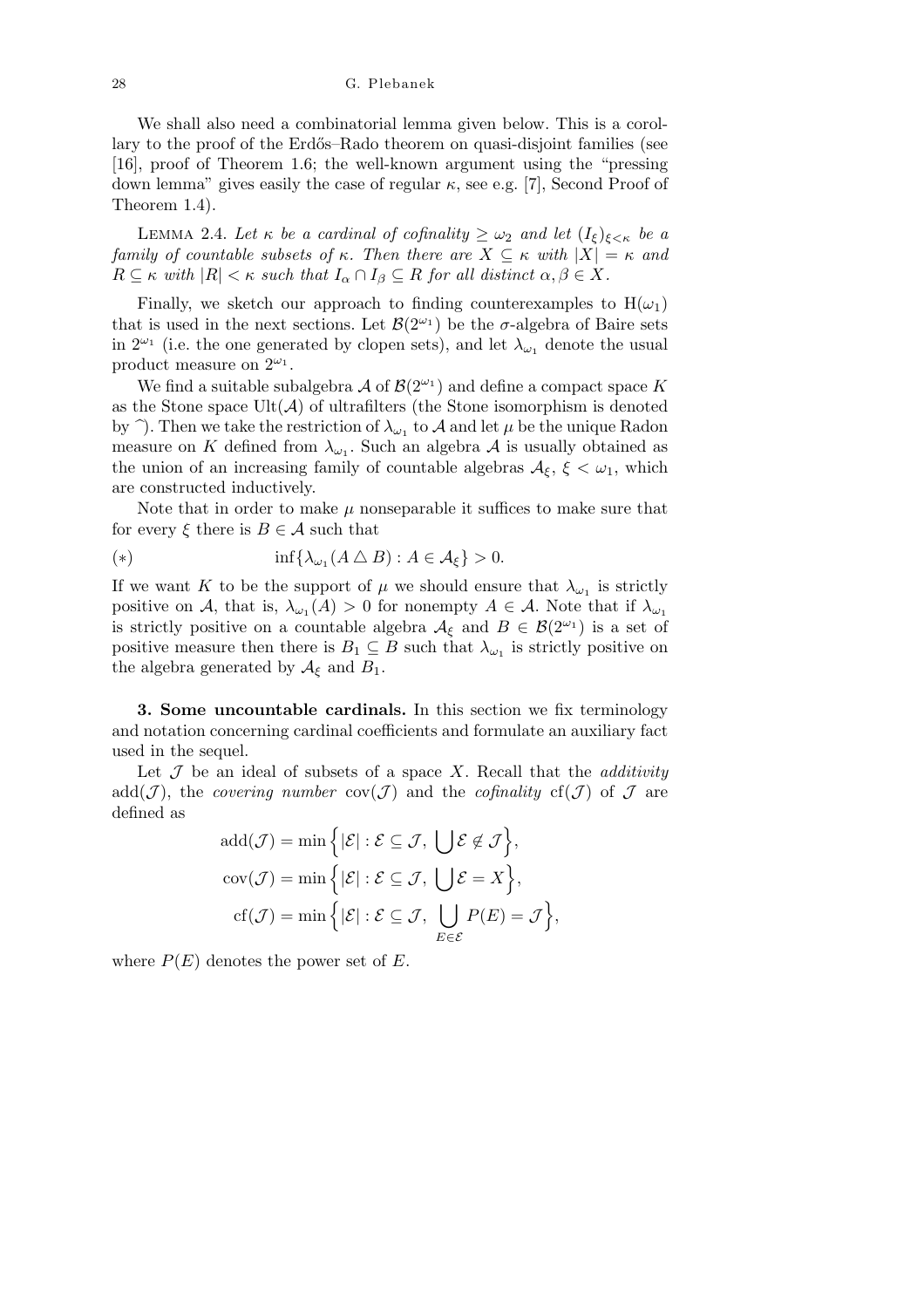We shall consider two classical ideals:  $\mathbb L$  of measure zero sets in  $2^{\omega}$  and  $\mathbb K$ of first category sets in  $2^{\omega}$ . Moreover, we denote by  $\mathbb{L}_{\omega_1}$  the ideal of subsets of  $2^{\omega_1}$  which are null with respect to the usual product measure  $\lambda_{\omega_1}$ , and by  $\mathbb C$  the ideal generated by closed measure zero sets in  $2^\omega$ , i.e.

$$
\mathbb{C} = \{ B \subseteq 2^{\omega} : \lambda(\overline{B}) = 0 \}.
$$

Basic facts concerning ideals and their cardinal coefficients, as well as further references, may be found e.g. in [12] and [23]; see [3] and [2] for the properties of C. It is known that the following relations between the coefficients of these ideals are always true:

$$
\omega_1 \leq \mathrm{cov}(\mathbb{L}_{\omega_1}) \leq \mathrm{cov}(\mathbb{L}) \leq \mathrm{cf}(\mathbb{K}) = \mathrm{cf}(\mathbb{C}) \leq \mathrm{cf}(\mathbb{L}) = \mathrm{cf}(\mathbb{L}_{\omega_1}) \leq \mathfrak{c}.
$$

(Nothing else is provable in ZFC; see [23] for the full shape of Cichoń's and related diagrams.)

Let us note that Lemma 2.1 gives the following:  $\omega_1$  is not a caliber for the product measure on  $2^{\omega_1}$  if and only if  $cov(\mathbb{L}_{\omega_1}) = \omega_1$ .

The lemma given below will be used in the proof of Theorem 5.2.

Lemma 3.1. *Let A be a countable nonatomic Boolean algebra* (*of sets*) *and let µ be a finitely additive strictly positive measure on A.*

(a) *Put*

$$
s(\mathcal{A}) = \{s \in \mathcal{A}^{\omega} : s(0) \supseteq s(1) \supseteq \ldots, \ \lim_{n \to \infty} \mu(s(n)) = 0\}.
$$

*If*  $cf(K) = \omega_1$  *then there is a family*  $(s_\alpha)_{\alpha < \omega_1}$  *in*  $s(\mathcal{A})$  *such that for every*  $t \in s(\mathcal{A})$  *there is*  $\alpha < \omega_1$  *such that for every n and for almost all k we have*  $t(k) \subseteq s_\alpha(n)$ .

(b) *Put*

$$
p(\mathcal{A}) = \{p \in \mathcal{A}^{\omega} : p(0) \supseteq p(1) \supseteq \ldots, \ \lim_{n \to \infty} \mu(p(n)) > 0\}.
$$

*If*  $cf(\mathbb{L}) = \omega_1$  *then there is a family*  $(p_\alpha)_{\alpha < \omega_1}$  *in*  $p(\mathcal{A})$  *such that for every decreasing sequence*  $t \in p(A)$  *there is*  $\alpha < \omega_1$  *such that for every k and for almost all n we have*  $t(k) \supseteq p_{\alpha}(n)$ .

P r o o f. We can assume that A is the algebra of clopen subsets of  $2^{\omega}$  and  $\mu$  is the restriction of the Lebesgue measure  $\lambda$  on  $2^{\omega}$ .

To check (a) we may, applying the fact that  $cf(\mathbb{C}) = cf(\mathbb{K}) = \omega_1$ , take a family  $(F_\alpha)_{\alpha<\omega_1}$  cofinal in C. Write every  $F_\alpha$  as a decreasing intersection of clopen sets  $s_{\alpha}(n)$ . Given  $t \in s(\mathcal{A})$ , the set  $N = \bigcap_{k} t(k)$  is in  $\mathbb{C}$ , so  $N \subseteq F_{\alpha}$ for some  $\alpha$ . For every *n* we have  $N = \bigcap_k t(k) \subseteq F_\alpha \subseteq s_\alpha(n)$ , and thus  $t(k) \subseteq s_\alpha(n)$  eventually holds.

We may prove (b) in a similar manner, applying the result of Cichoń, Kamburelis and Pawlikowski [5]: if  $cf(\mathbb{L}) = \omega_1$  then there exists a family  $(H_{\alpha})_{\alpha<\omega_1}$  of sets of positive measure  $\lambda$  such that whenever  $\lambda(B) > 0$  there is  $\alpha < \omega_1$  with  $H_\alpha \subseteq B$ .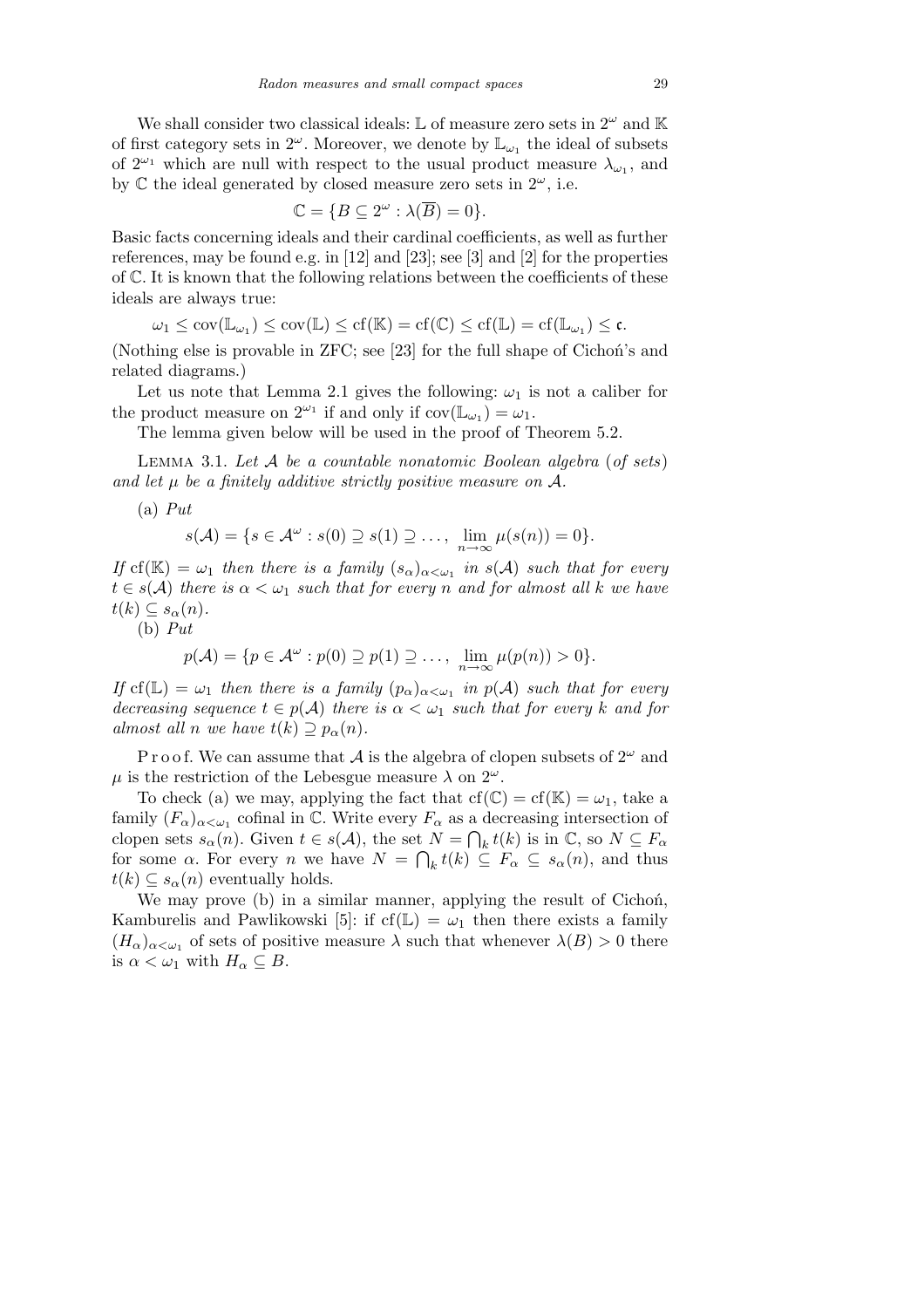**4.** H( $\kappa$ ) for  $\kappa \geq \omega_2$ . We show in this section that among cardinals  $\kappa$ of cofinality greater than  $\omega_1$ , H( $\kappa$ ) is fully characterized by precalibers of measure algebras.

THEOREM 4.1. Let  $\kappa$  be a cardinal with  $cf(\kappa) \geq \omega_2$  and assume that  $\kappa$  is a *precaliber of measure algebras. Given a compact space K carrying a Radon measure of Maharam type κ*, *there exists a continuous surjection from K onto*  $[0,1]$ <sup>*k*</sup> (*that is*,  $H(\kappa)$  *holds true*).

Proof. (1) In the sequel,  $2^{\kappa}$  (standing for the Cantor cube  $\{0,1\}^{\kappa}$ ) is identified with the family of all subsets of  $\kappa$  (thus an  $x \in 2^{\kappa}$  is regarded as a subset of  $\kappa$  rather than its characteristic function). A set  $B \subseteq 2^{\kappa}$  depends *on a set*  $I \subseteq \kappa$  (of coordinates) if  $x \in B$ ,  $y \in 2^{\kappa}$  and  $x \cap I = y \cap I$  imply  $y \in B$  (in other words,  $B = \pi^{-1}(\pi(B))$ , where  $\pi$  is the natural projection onto  $2^I$ ).

Denote by  $\lambda$  the usual product measure on  $2^{\kappa}$ . It is well-known that  $\lambda$  is inner-regular with respect to *zero sets* (here by a *zero set* in 2*<sup>κ</sup>* we mean a closed set depending on countably many coordinates).

Let  $K$  be a compact space and let  $\mu$  be a Radon measure on  $K$  of type *κ*. Since  $cf(\kappa) \geq \omega_2 > \omega$ , we can assume that  $\mu$  is homogeneous and fix an isomorphism  $\varphi : \mathbb{A}(\mu) \to \mathbb{A}(\lambda)$  between the measure algebras of  $\mu$  and  $\lambda$ .

(2) Consider a fixed  $\alpha < \kappa$ . Let  $V_{\alpha} \subseteq 2^{\kappa}$  be given by  $V_{\alpha} = \{x \subseteq \kappa : \alpha \in$ *x*<sup>*}*</sup>. Find a Borel set  $A_{\alpha}$  in *K* such that  $A_{\alpha}^{\dagger} = \varphi^{-1}(V_{\alpha})$ . Next find compact sets  $F_\alpha \subseteq A_\alpha$  and  $H_\alpha \subseteq K \setminus A_\alpha$  such that  $\mu(F_\alpha), \mu(H_\alpha) \geq \frac{7}{16}$  (which may be done since  $\mu(A_{\alpha}) = 1/2$  and  $\mu$  is a Radon measure). Now we can choose sets  $B_{\alpha}$  and  $C_{\alpha}$  in  $2^{\kappa}$  with the properties:

- (i)  $B_\alpha$  and  $C_\alpha$  are countable unions of zero sets;
- (ii)  $B_{\alpha}^{\dagger} = \varphi(F_{\alpha}^{\dagger})$  and  $C_{\alpha}^{\dagger} = \varphi(H_{\alpha}^{\dagger});$
- (iii)  $B_{\alpha} \subseteq \theta(\varphi(F_{\alpha}^{\prime}))$  and  $C_{\alpha} \subseteq \theta(\varphi(H_{\alpha}^{\prime}))$ ,

where  $\theta$  denotes a lifting of  $\lambda$ .

(3) For every  $\alpha < \kappa$  there is a countable set  $I_\alpha \subseteq \kappa$  such that both *B*<sup>*α*</sup> and *C*<sup>*α*</sup> depend on *I*<sup>*α*</sup>. We apply Lemma 2.4 and get a set  $R \subseteq \kappa$  with *|R|*  $\lt$  *κ* and a set *X*  $\subseteq$  *κ* with  $|X| = \kappa$  such that  $I_\alpha \cap I_\beta \subseteq R$  whenever  $\alpha, \beta \in X$  and  $\alpha \neq \beta$ .

Denote by  $\pi$  the projection from  $2^{\kappa}$  onto  $2^R$ , that is,  $\pi(x) = x \cap R$ . To simplify the notation, we put  $B^*_{\alpha} = \pi^{-1}(\pi(B_{\alpha}))$  for every  $\alpha$ .

(4) We claim that the set  $Y = {\alpha \in X : \lambda(B^*_{\alpha} \cap C_{\alpha}) = 0}$  is of cardinality  $< \kappa$ .

Take distinct  $\alpha, \beta \in Y$ . Easy calculations show that  $\lambda(B_\alpha \cap C_\beta) \geq 1/8$ . Since  $\lambda(B_{\beta}^* \cap C_{\beta}) = 0$  we get

$$
\lambda(B_{\alpha}^* \triangle B_{\beta}^*) \ge \lambda(B_{\alpha}^* \setminus B_{\beta}^*) \ge \lambda(B_{\alpha}^* \cap C_{\beta}) \ge \lambda(B_{\alpha} \cap C_{\beta}) \ge 1/8.
$$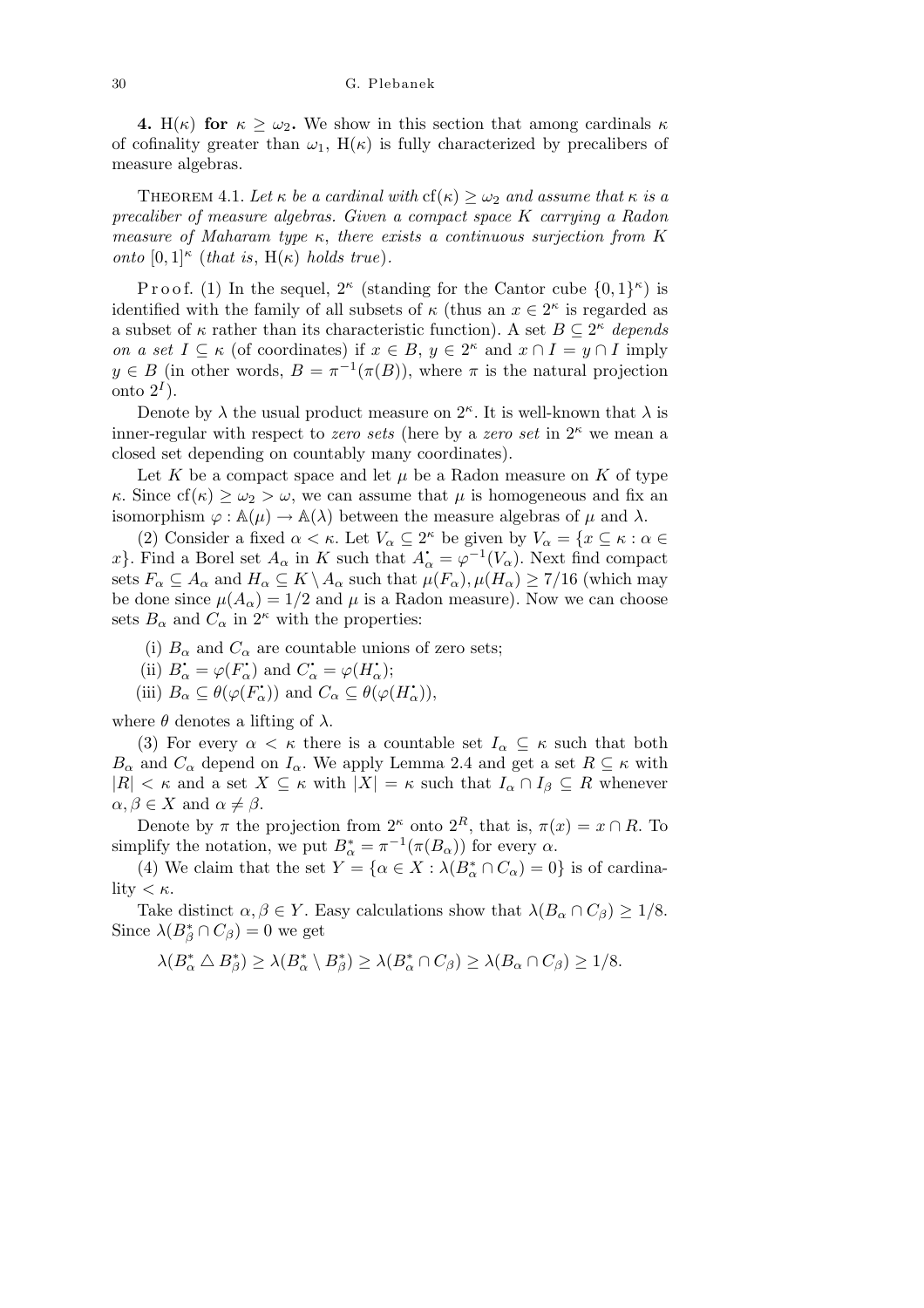Now, since the image measure  $\lambda_0 = \pi(\lambda)$  is of type  $|R|$ , and

$$
\lambda_0(\pi(B_\alpha) \bigtriangleup \pi(B_\beta)) = \lambda(B_\alpha^* \bigtriangleup B_\beta^*),
$$

we infer that  $|Y| \leq |R| < \kappa$ .

(5) We make use of the assumption that  $\kappa$  is a precaliber of  $\lambda$ : There is a set  $Z \subseteq X \setminus Y$  with  $|Z| = \kappa$  such that the family  $(B^*_{\alpha} \cap C_{\alpha})_{\alpha \in Z}$  is centred. We claim that the family  $((B_{\alpha}, C_{\alpha}))_{\alpha \in \mathbb{Z}}$  is independent.

Take any finite sets  $a, b \subseteq Z$  with  $a \cap b = \emptyset$ . Choose *y* so that  $\overline{\phantom{a}}$ 

$$
y \in \bigcap_{\alpha \in a \cup b} B_{\alpha}^* \cap C_{\alpha}.
$$

For every  $\alpha \in a$  we have  $y \in B^*_{\alpha}$ ; thus there is  $x_{\alpha} \in B_{\alpha}$  such that  $x_{\alpha} \cap R =$ *y*  $\alpha \in a$  we nave  $y \in D_{\alpha}$ ; thus there is  $x_{\alpha} \in D_{\alpha}$  such  $y \cap R$ . Defining  $I(a) = \bigcup_{\alpha \in a} I_{\alpha}$  and  $I(b) = \bigcup_{\beta \in b} I_{\beta}$ , we put

$$
z = \bigcup_{\alpha \in a} (x_{\alpha} \cap I_{\alpha}) \cup ((y \setminus R) \cap I(b)) \cup (y \cap R \setminus I(a)).
$$

It suffices to check that

$$
z \in \bigcap_{\alpha \in a} B_{\alpha} \cap \bigcap_{\beta \in b} C_{\beta}.
$$

For any  $\gamma \in a$  we have  $I_{\gamma} \cap I(b) \subseteq R$  and thus

$$
z \cap I_{\gamma} = \bigcup_{\alpha \in a} (x_{\alpha} \cap I_{\alpha} \cap I_{\gamma}) = (x_{\gamma} \cap I_{\gamma}) \cup \bigcup_{\alpha \in a \setminus \{\gamma\}} (x_{\alpha} \cap I_{\alpha} \cap I_{\gamma}) = x_{\gamma} \cap I_{\gamma}.
$$

Since  $x_{\gamma} \in B_{\gamma}$  and  $B_{\gamma}$  depends on the set  $I_{\gamma}$ , we get  $z \in B_{\gamma}$ .

Now take any  $\gamma \in b$ . Then for every  $\alpha \in a$  we have  $x_{\alpha} \cap I_{\alpha} \cap I_{\gamma} = y \cap I_{\alpha} \cap I_{\gamma}$ and hence  $\mathbf{r}$ 

$$
z \cap I_{\gamma} = \bigcup_{\alpha \in a} (x_{\alpha} \cap I_{\alpha} \cap I_{\gamma}) \cup ((y \setminus R) \cap I(b) \cap I_{\gamma}) \cup (y \cap R \cap I_{\gamma} \setminus I(a))
$$
  
=  $(y \cap I_{\gamma} \cap I(a)) \cup ((y \setminus R) \cap I_{\gamma}) \cup (y \cap R \cap I_{\gamma} \setminus I(a)) = y \cap I_{\gamma}$ .

Since  $y \in C_{\gamma}$  and  $C_{\gamma}$  depends on  $I_{\gamma}$  we get  $z \in C_{\gamma}$ , and the claim is verified.

 $(6)$  Now  $(i)$ – $(ii)$  of  $(2)$ ,  $(5)$  and the remark from Section 2 imply that in fact we have  $\overline{\phantom{a}}$  $\sim$  $\mathbf{r}$ 

$$
\lambda \Big(\bigcap_{\alpha \in a} B_{\alpha} \cap \bigcap_{\beta \in b} C_{\beta}\Big) > 0
$$

whenever *a, b* are disjoint finite sets in *Z*. This implies immediately that the family  $((F_\alpha, H_\alpha))_{\alpha \in \mathbb{Z}}$  is independent. We apply Lemma 2.2 and the proof is complete.

Part (a) of the next theorem was proved in [20] for successor  $\kappa$  by a more complicated argument.

THEOREM 4.2. (a) If  $\kappa$  *is a cardinal with*  $cf(\kappa) \geq \omega_2$  *such that*  $\kappa$  *is not a caliber for the measure*  $\lambda_{\kappa}$  *then*  $H(\kappa)$  *does not hold.*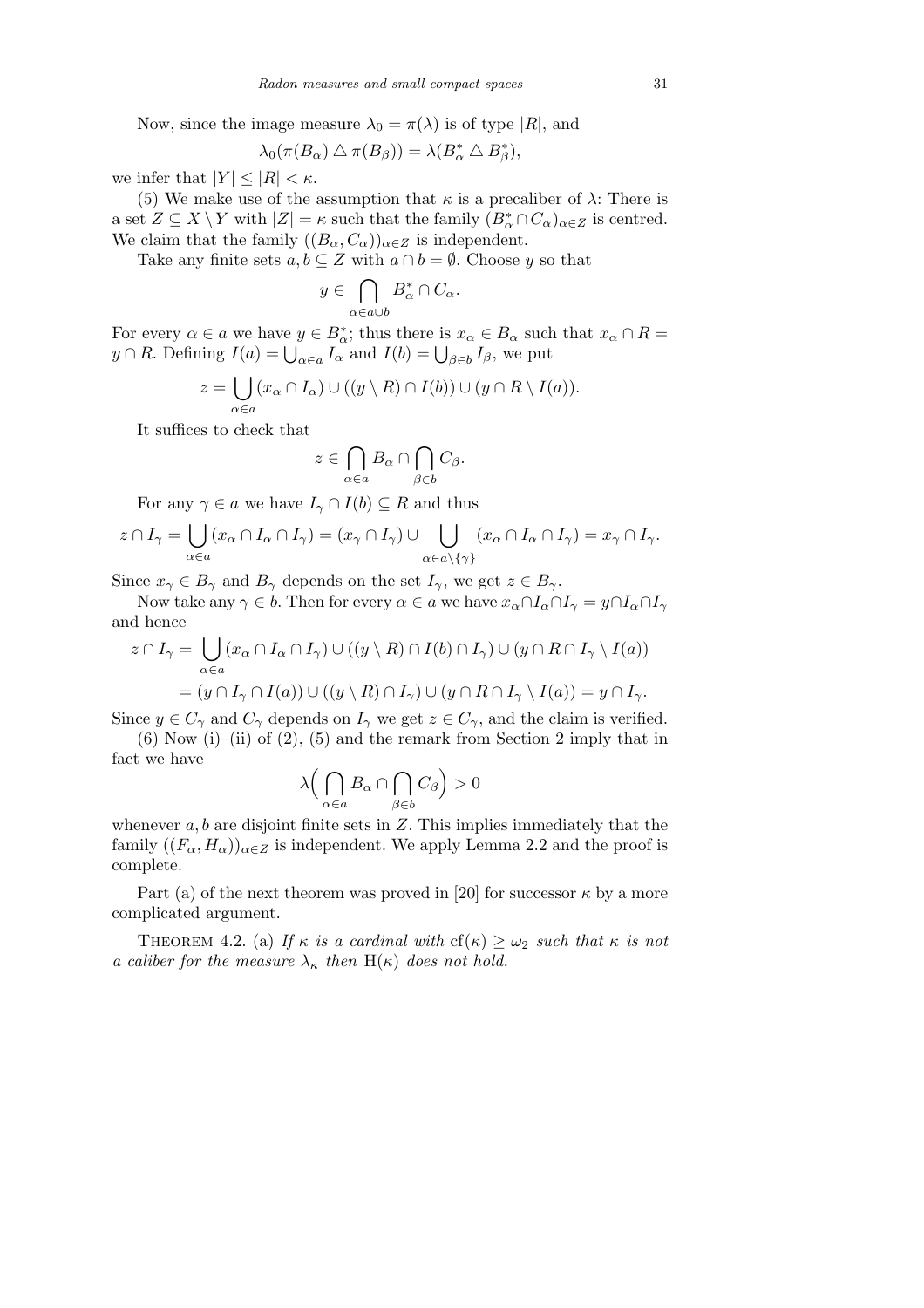(b) *If*, *moreover*,  $\kappa$  *is a regular cardinal and there is*  $\tau < \kappa$  *such that*  $\kappa$ *is not a caliber for the measure*  $\lambda_{\tau}$  *on*  $2^{\tau}$ *, then there is a compact space K admitting a Radon measure of type*  $\kappa$  *and such that*  $\chi(x, K) < \kappa$  for every *x ∈ K.*

P r o o f. (a) Choose a family  $(C_{\xi})_{\xi<\kappa}$  of compact subsets of  $2^{\kappa}$  of positive measure witnessing that  $\kappa$  is not a caliber for  $\lambda_{\kappa}$ . Without difficulty we may find compact sets  $F_{\xi}$  such that  $F_{\xi} \subseteq C_{\xi}$  and

$$
(**) \qquad \inf \{ \lambda_{\kappa}(A \bigtriangleup F_{\xi}) : A \in \mathcal{A}_{\xi} \} > 0,
$$

where  $\mathcal{A}_{\xi}$  is the algebra generated by the family  $\{F_{\alpha} : \alpha < \xi\}$ . We shall check that the Stone space *K* of the algebra  $\mathcal{A} = \bigcup_{\xi < \kappa} \mathcal{A}_{\xi}$  is the required space. It is clear that there is a Radon measure of type  $\kappa$  on  $K$ .

Given an arbitrary closed subset *H* of *K*, we take a maximal subfamily  $\mathcal{F}_0$  of  $\mathcal{F} = \{F_\xi : \xi < \kappa\}$  for which  $\mathcal{H} = \{\hat{F} \cap H : F \in \mathcal{F}_0\}$  is centred. It  $\mathcal{F}_0$  or  $\mathcal{F} = \{F_{\xi} : \xi \leq \kappa\}$  for which  $\mathcal{H} = \{F \mid H : F \in \mathcal{F}_0\}$  is centred. It follows that  $\bigcap \mathcal{H}$  consists of a single point of *H*, say *x*. Now  $\chi(x, H) \leq \kappa$ since  $|\mathcal{F}_0| < \kappa$  and finite intersections of elements from  $\mathcal{H}$  form a base at *x*. It follows from Theorem 2.3 that *K* cannot be continuously mapped onto  $[0,1]$ <sup> $\kappa$ </sup> and hence *K* is a counterexample to  $H(\kappa)$ .

(b) By the assumption and Lemma 2.1 there is an increasing family (*N*<sub>ξ</sub>)<sub>ξ<κ</sub> of  $\lambda_{\tau}$ -null sets in 2<sup>*τ*</sup> with  $\bigcup_{\xi<\kappa} N_{\xi} = 2^{\tau}$ . For every  $\xi$  choose an open set  $V_{\xi} \supseteq N_{\xi}$  with  $\lambda_{\tau}(V_{\xi}) < 1/2$ .

Denote by  $\pi$ :  $2^{\kappa} \rightarrow 2^{\tau}$  the natural projection onto the first  $\tau$  coordinates. Put  $U_{\xi} = \pi^{-1}(V_{\xi})$  and let  $\mathcal{A}_0$  be the algebra of clopen subsets of  $2^{\kappa}$ depending on the first *τ* coordinates.

Now we choose compact sets  $F_{\xi}$  such that  $(**)$  is satisfied and  $F_{\xi} \subseteq$  $2^{\kappa} \setminus U_{\xi}$  for every  $\xi$ . Taking *K* as above, we check that the character of points of *K* is less than  $\kappa$ .  $\overline{a}$ 

Given  $x \in K$ , put  $C =$  ${A \in \mathcal{A}_0 : A \in x}$ . Then  $\pi(C) = \{t\}$  for some  $t \in 2^{\tau}$ . Therefore there is  $\alpha < \kappa$  such that  $t \in N_{\xi} \subseteq V_{\xi}$  for  $\xi \geq \alpha$ . Consequently, for every  $\xi \geq \alpha$  there is  $A \in \mathcal{A}_0$  with  $A \in \mathcal{x}$  and  $A \cap F_{\xi} = \emptyset$ . It follows that the algebra generated by  $\mathcal{A}_0$  and  $\{F_\beta : \beta < \alpha\}$  contains a base at *x*. Thus  $\chi(x, K) < \kappa$  and the proof is complete.

COROLLARY 4.3. *Given*  $\kappa$  *with*  $cf(\kappa) \geq \omega_2$ ,  $H(\kappa)$  *is equivalent to the fact that κ is a precaliber of measure algebras.*

If a regular cardinal  $\kappa$  satisfies  $\tau^{\omega} < \kappa$  whenever  $\tau < \kappa$  then  $\kappa$  is a precaliber of every ccc space (see 5.2 of [7]), so  $\kappa$  is a precaliber of every measure algebra. Thus Theorem 4.1 covers Haydon's result mentioned in the introduction.

Note that if  $\kappa = \text{add}(\mathbb{L}) = \text{cov}(\mathbb{L})$  then  $\kappa$  is not a precaliber of the ordinary measure algebra, and thus  $H(\kappa)$  is not true. In particular, assuming  $\mathfrak{c} = \text{add}(\mathbb{L})$  we have non  $H(\mathfrak{c})$ .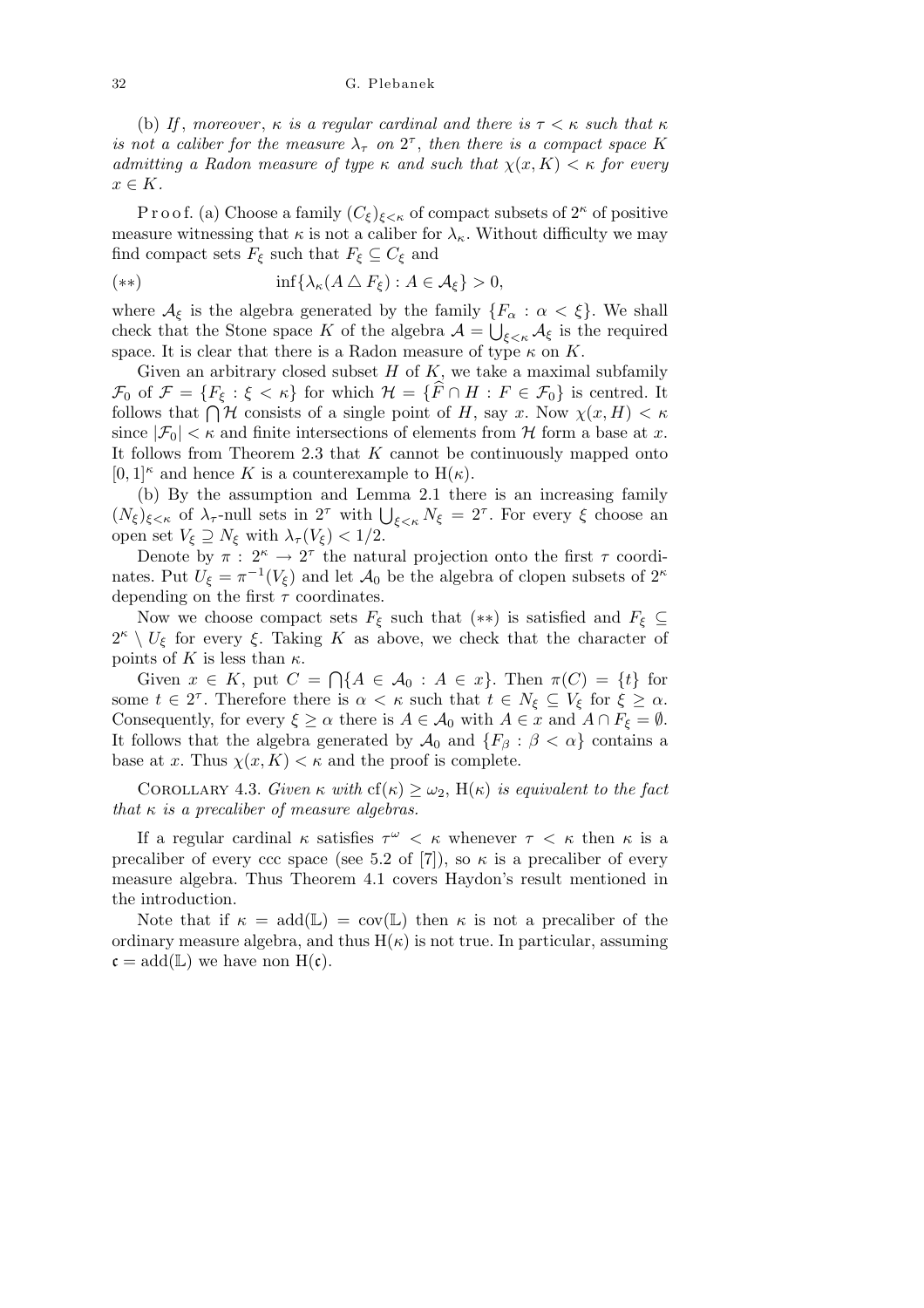Now let  $\lambda$  be the product measure on  $2^c$  and let  $\mathcal N$  be the ideal of *λ*-negliglible sets. Assume that  $c = \omega_2$  and that  $\lambda^*(D) = 1$  for some set  $D \subseteq 2^c$  with  $|D| = \omega_1$ . Then c is a precaliber of the measure algebra of *λ*. Indeed, otherwise there is an increasing family  $(N_{\alpha})_{\alpha < \mathfrak{c}}$  in *N* such that  $N_{\alpha}$  = 2<sup>c</sup> (see Lemma 2.1). But this implies  $D \subseteq N_{\alpha}$  for some  $\alpha < \mathfrak{c}$ , a contradiction.

The above remarks and Corollary 4.3 show that  $H(c)$  is relatively consistent with and independent of the usual axioms.

**5. Some counterexamples to**  $H(\omega_1)$ . There are several natural classes of compact spaces that cannot be mapped onto  $[0,1]^{\omega_1}$  (first-countable, sequential, with countable tightness etc.). Given such a class  $C$  of compact spaces, one may ask if  $H(\omega_1)$  is true whenever  $K \in \mathcal{C}$ , which amounts to asking whether every Radon measure defined on some  $K \in \mathcal{C}$  is separable. Such particular problems have been solved for the class of first-countable spaces and Corson compacta (see [18]–[20]).

Recall that a compact space *K* is said to be *Corson compact* if *K* can be embedded, for some  $\kappa$ , into the subset of  $\mathbb{R}^{\kappa}$  consisting of elements with countable support (see [1] for properties of Corson compacta and further references). For our purpose it is sufficient to recall that, according to Rosenthal's theorem, a compact zero-dimensional space *K* is Corson compact if and only if there exists a point-countable family *D* of clopen subsets of  $K$  such that  $D$  separates points of  $K$  (point-countability means  $|\{D \in \mathcal{D} : x \in D\}| \leq \omega$  for every  $x \in K$ ).

It follows from Theorem 2.3 (or may be checked directly) that no Corson compactum and no first-countable space can be mapped continuously onto  $[0,1]^{(\omega)}$ . Thus any of such spaces carrying a nonseparable Radon measure witnesses that  $H(\omega_1)$  does not hold. Assuming  $cov(\mathbb{L}_{\omega_1}) = \omega_1$ , Kunen and van Mill [18] constructed a first-countable Corson compact space *K* with a nonseparable measure  $\mu$ . Moreover, under cf( $\mathbb{L}$ ) =  $\omega_1$ , such K and  $\mu$  may have other interesting properties. On the other hand, I showed in [20] that, assuming  $cov(\mathbb{L}_{\omega_1}) > \omega_1$ , that is, if  $\omega_1$  is a precaliber of measure algebras, every Radon measure on a first-countable space is separable.

Another class that may be considered here is that of compact spaces of countable tightness. Recall that *K* has a *countable tightness* if for every  $A \subseteq K$  and  $x \in \overline{A}$  there is a countable set  $I \subseteq A$  with  $x \in \overline{I}$ . Since countable tightness implies countable  $\pi$ -character hereditarily, no countably tight compact space can be mapped onto  $[0,1]^{2}$  (see [22]). It is an open question whether Radon measures on countably tight spaces are separable provided  $\omega_1$  is a precaliber of measure algebras.

The theorem below has been obtained by Kunen and van Mill [18].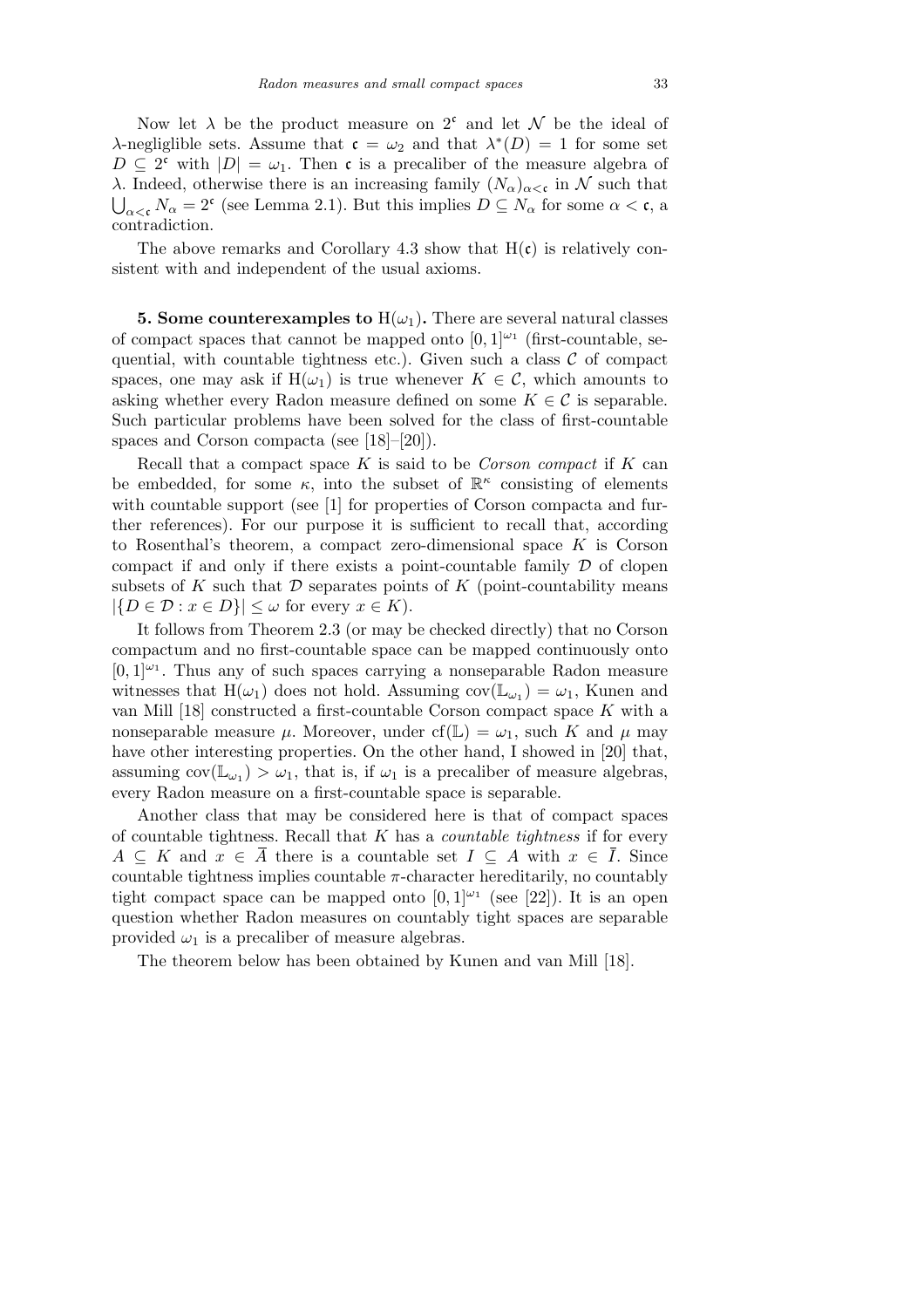THEOREM 5.1. *If*  $cov(\mathbb{L}_{\omega_1}) = \omega_1$  *then there exists a Corson compact first-countable space that supports a nonseparable Radon measure.*

P r o o f. Choose an increasing family  $(N_{\xi})_{\xi < \omega_1} \subseteq \mathbb{L}_{\omega_1}$  that covers  $2^{\omega_1}$ . We construct inductively compact sets  $F_{\xi,n} \subseteq 2^{\omega_1}$  with the properties:

(i)  $F_{\xi,n} \subseteq 2^{\omega_1} \setminus N_{\xi}$  for every  $\xi$  and *n*;

(ii)  $F_{\xi,n} \subseteq F_{\xi,n+1}$  and  $\lambda_{\omega_1}(\bigcup_{n \in \omega} F_{\xi,n}) = 1$  for every  $\xi < \omega_1$ ;

(iii) given  $\beta < \alpha < \omega_1$ , for every *n* there is *k* such that  $F_{\alpha,n} \subseteq F_{\beta,k}$ ;

(iv)  $F_{\xi,0}$  witnesses (\*) from Section 2, where  $\mathcal{A}_{\xi}$  is the algebra generated by all  $F_{\beta,n}$ ,  $\beta < \xi, n \in \omega$ .

The construction is straightforward (for the limit cardinal *ξ* choose an increasing sequence  $\xi_i$  that is cofinal in  $\xi$  and note that for every  $\delta > 0$  there is  $\varphi \in \omega^{\omega}$  with  $\lambda_{\omega_1}$ (  $\zeta_i$  $F_{\xi_i, \varphi(i)}) > 1 - \delta$ . S

Let *F* be the family of all  $F_{\xi,n}$ 's, put  $\mathcal{A} =$ *ξ<ω*<sup>1</sup> *A<sup>ξ</sup>* and consider the space  $K = \text{Ult}(\mathcal{A})$ . It follows from compactness and (i) that  $\mathcal F$  is pointcountable. Hence  $\{\widehat{F}: F \in \mathcal{F}\}\$ is a point-countable separating family and so *K* is Corson compact.

Given  $x \in K$ , the family  $\{F \in \mathcal{F} : F \in \mathcal{x}\}$  is countable. Therefore, there is  $\alpha < \omega_1$  such that  $F_{\alpha,n} \notin x$  for every *n*. Now (iii) implies that

$$
\{A\in\mathcal{A}_{\alpha}:A\in x\}\cup\{2^{\omega_1}\setminus F_{\alpha,n}:n\in\omega\},\
$$

gives a base at *x*. Thus *K* is first-countable. Now, letting *L* be the support of  $\mu$ , we infer that  $L$  is Corson compact and first-countable, so the proof is complete.

For the sake of the next theorem recall that an *L-space* is a nonseparable topological space that is hereditarily Lindelöf (every family of its open subsets has a countable subfamily with the same union). Part (b) of the theorem below is due to Kunen and van Mill [18]. The idea of using a normal Radon measure which can recognize metrizable subsets in a construction of an L-space appeared already in Kunen [17] (normality of a Radon measure means that sets of positive measure have nonempty interior). Part (a) needs a weaker assumption, but we do not know whether a space as in (a) is hereditarily Lindelöf.

THEOREM 5.2. (a) If  $cf(K) = \omega_1$  then there is a Corson compact space *K* with a nonseparable measure  $\mu$  such that a closed set  $H \subseteq K$  is metrizable *if and only if*  $\mu(H) = 0$ .

(b) If  $cf(\mathbb{L}) = \omega_1$  then there is a Corson compact space K with a Radon *measure µ and*

(1)  $\mu$  *is a nonseparable normal measure on K*;

- (2)  $\mu(N) = 0$  *if and only if N is metrizable, for arbitrary N*;
- (3) *K is a Corson compact L-space.*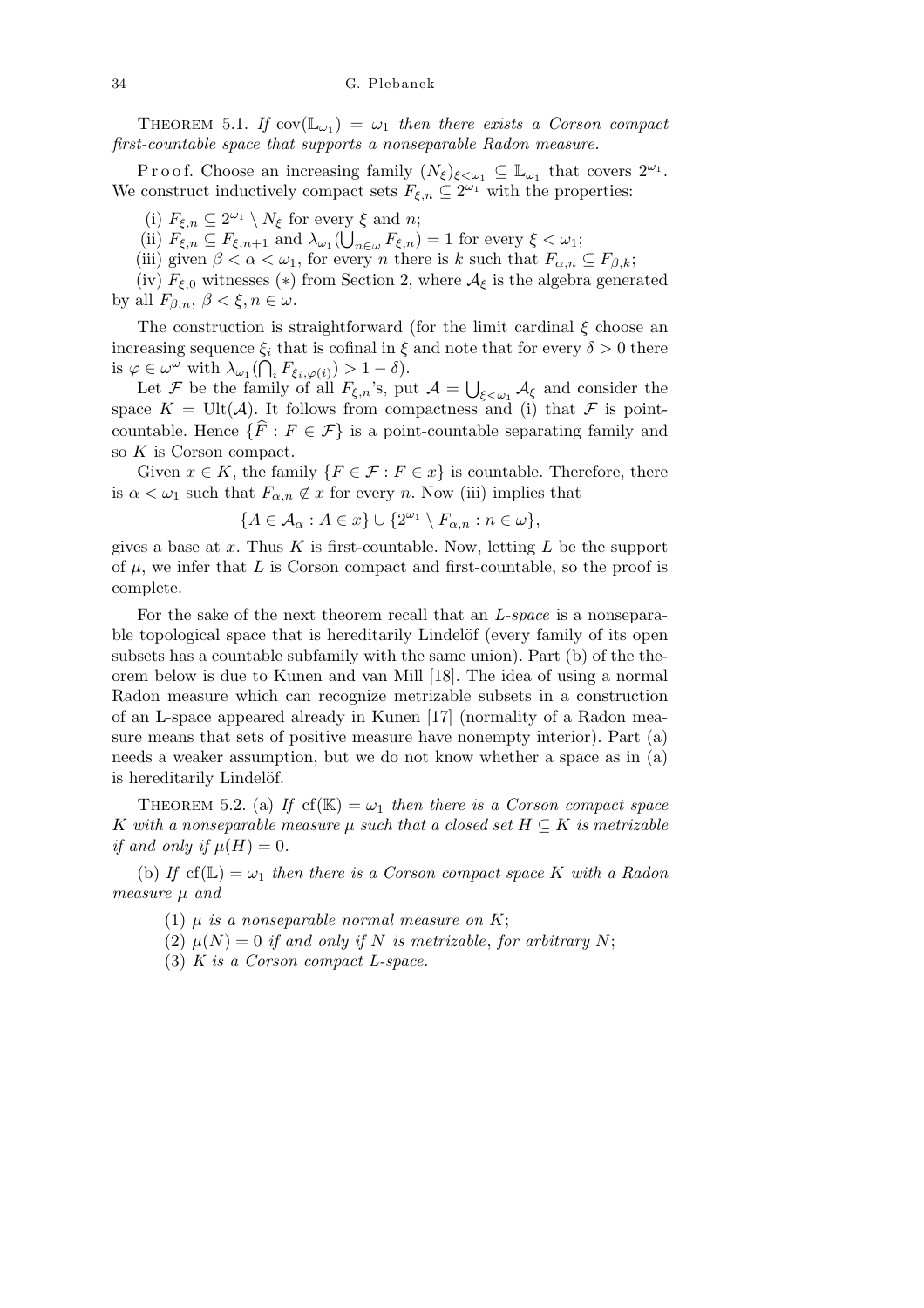P r o o f. (a) We construct an increasing sequence  $(\mathcal{A}_{\alpha})_{\alpha<\omega_1}$  of countable subalgebras of  $\mathcal{B}(2^{\omega_1})$ , and, for every  $\alpha$ , denote by  $(s_\beta^\alpha)_{\beta<\omega_1}\subseteq s(\mathcal{A}_\alpha)$  families of sequences as in Lemma 3.1(a) (we keep the notation of that lemma).

We start by letting  $A_0$  be the algebra of clopen sets in  $2^{\omega_1}$  depending on the first  $\omega$  coordinates. At step  $\xi$  we find a set *B* with  $\lambda_{\omega_1}(B) > 0$  such that whenever  $\alpha, \beta < \xi$  then there is  $n \in \omega$  with  $s^{\alpha}_{\beta}(n) \cap B = \emptyset$  (since we only have to omit countably many sequences on which the measure tends to zero, this may be done easily). Next we find a set  $F_{\xi} \subseteq \overline{F}_{\xi} \subseteq B$  such that

$$
(*) \qquad \inf \{ \lambda_{\omega_1}(A \bigtriangleup F_{\xi}) : A \in \mathcal{A}_{\xi} \} > 0,
$$

and define  $\mathcal{A}_{\xi+1}$  to be the algebra generated by  $\mathcal{A}_{\xi}$  and  $F_{\xi}$ . Using the remark from Section 2 we can have  $\lambda_{\omega_1}$  strictly positive on every  $\mathcal{A}_{\xi}$ . Finally, letting  $\mathcal{A} = \bigcup_{\xi \leq \omega_1} \mathcal{A}_{\xi}$ , we take *K* to be the Stone space of *A*. Clearly  $\widehat{\mathcal{A}}_0 \cup \{\widehat{F}_{\xi} :$  $\xi < \omega_1$ <sup>}</sup> is a point-countable separating family so *K* is Corson compact.

For a given compact  $H \subseteq K$  of measure zero there is a decreasing sequence of clopen sets  $(\widehat{A}_k)_{k \in \omega}$  such that  $H \subseteq \bigcap_{k \in \omega} \widehat{A}_k$  and  $\lambda_{\omega_1}(A_k) \to 0$ . Thus  $t = (A_k) \in s(\mathcal{A}_\alpha)$  for some  $\alpha < \omega_1$ . Now t is eventually dominated by some  $s^{\alpha}_{\beta}$  as in Lemma 3.1(a). Consequently,  $\mathcal{A}_{\xi}$  where  $\xi = \max(\alpha, \beta)$  gives a topological base for *H*. Indeed, for  $\eta \geq \xi$  we have  $F_{\eta} \cap s^{\alpha}_{\beta}(n) = \emptyset$  for large *n* so there is *k* such that  $A_k \cap B_\eta = \emptyset$ ; thus  $B_\eta \cap H = \emptyset$ .

It may happen that there is a compact metric *H* with  $\mu(H) > 0$ . Now it suffices, however, to take a maximal (necessarily countable) family  $H$  of pairwise disjoint such sets and, since  $\mu$  is nonseparable, find a compact set  $L \subseteq K \setminus \bigcup \mathcal{H}$  of positive measure, and the proof of (a) is complete.

(b) To prove (b) we carry out the same construction as above, complemented as follows.

For every algebra  $\mathcal{A}_{\xi}$  we denote by  $(t_{\beta}^{\alpha})_{\beta < \omega_1} \subseteq p(\mathcal{A}_{\xi})$  a family as in Lemma 3.1(b). Given the algebra  $\mathcal{A}_{\xi}$ , for every  $\eta, \zeta < \xi$  we find a set  $F_{\zeta}^{\eta}$ *ζ* of positive measure with  $F^{\eta}_{\zeta} \subseteq \overline{F^{\eta}_{\zeta}} \subseteq$  $\tilde{\phantom{a}}$ *n∈ω t η ζ* such that for every *α, β < ξ* the sequence  $s^{\alpha}_{\beta}$  is eventually disjoint from  $F^{\eta}_{\zeta}$ *ζ* . Now we let *Aξ*+1 be the algebra generated by  $\mathcal{A}_{\xi}$ ,  $F_{\xi}$  and  $\{F_{\zeta}^{\eta}$ *ζ* : *η, ζ < ξ}*.

This modification makes  $\mu$  normal. In fact, suppose that  $X \subseteq K$  has an empty interior but  $\mu(X) > 0$ . We may assume that X is closed; since K is a ccc space there is a compact  $\mathcal{G}_{\delta}$  set  $Z \supseteq X$  with empty interior. There is  $\xi < \omega_1$  and a decreasing sequence  $(A_k)_{k \in \omega} \subseteq \mathcal{A}_{\xi}$  with  $Z = \bigcap_{k \in \omega} \widehat{A}_k$ . Now there is *η* such that for every *k* and for almost all *n* we have  $A_k \supseteq p_{\eta}^{\xi}(n)$ . It follows that  $F_{\eta}^{\xi} \subseteq A_k$  so *Z* has a nonempty interior, a contradiction.

(2) is satisfied, for if  $\mu(N) = 0$  then  $\mu(\overline{N}) = 0$  by normality, and  $\overline{N}$  is metrizable (which may be checked as in (a)).

The fact that  $K$  is an L-space now follows easily (as in [18]). Indeed, *K* cannot be separable since a separable Corson compactum is metrizable.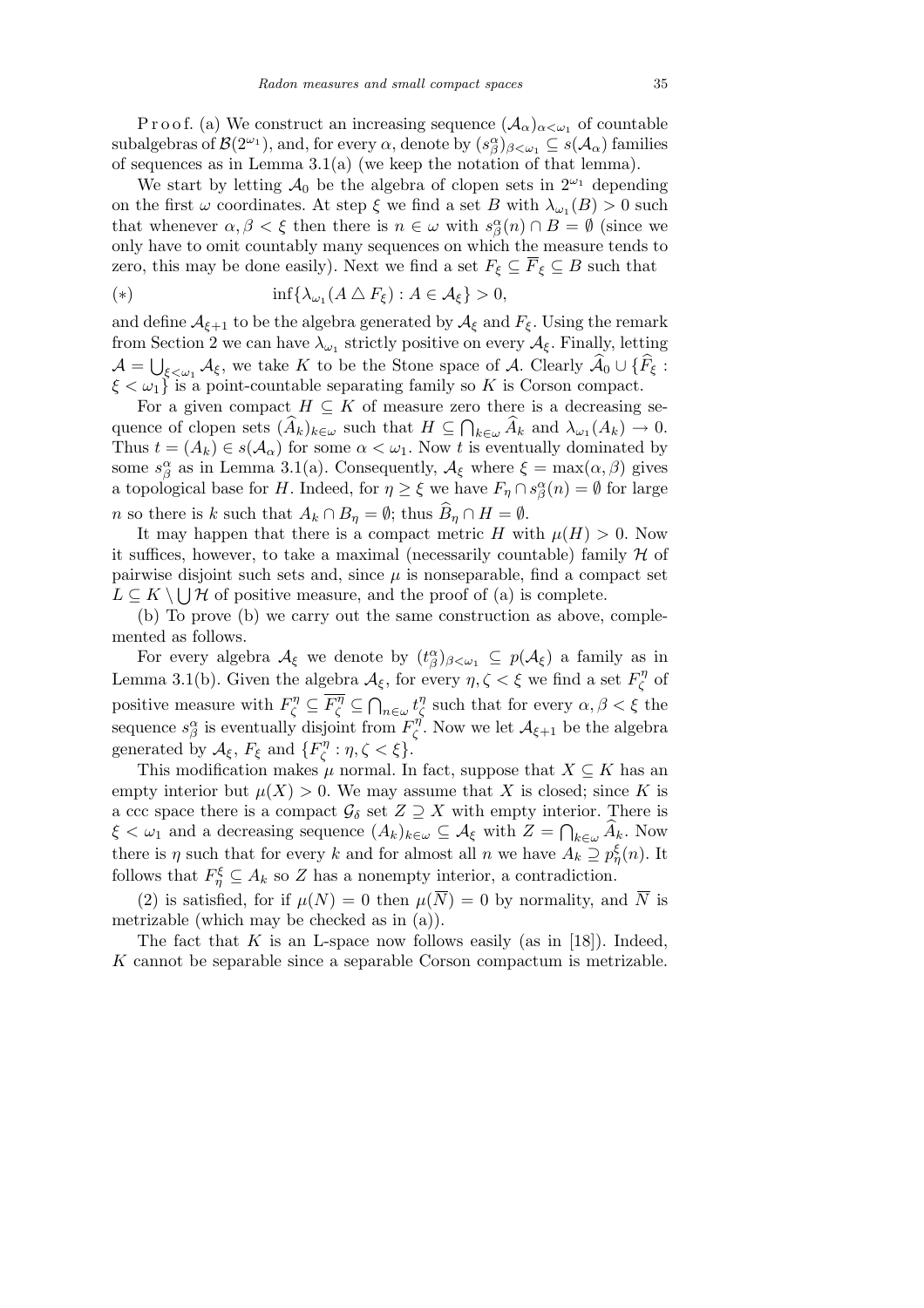Given any family  $V$  of open subsets of  $K$ , there is a countable subfamily *V*<sub>0</sub> with  $\mu(E) = 0$ , where  $E = \bigcup \mathcal{V} \setminus \bigcup \mathcal{V}_0$ . Since *E* is of measure zero, it is metrizable and thus is covered by another countable subfamily  $V_1$ . Now *V*<sub>0</sub> ∪ *V*<sub>1</sub> covers  $\bigcup$  *V* and we are done.

**6.**  $H(\omega_1)$  and weak coverings. Brendle, Judah and Shelah [4] considered another cardinal invariant of the ideal  $\mathbb L$  that is relevant here. The *weak covering* wcov(L) is the minimal cardinality of a family  $\mathcal{E} \subseteq \mathbb{L}$  such that  $2^{\omega} \setminus \bigcup \mathcal{E}$  does not contain a perfect set. Weak covering is also discussed in  $[2]$ , where it is denoted by  $cov^P$ . Clearly one has

$$
\mathrm{add}(\mathbb{L}) \leq \mathrm{wcov}(\mathbb{L}) \leq \mathrm{cov}(\mathbb{L}).
$$

It is known that both  $wcov(\mathbb{L}) < cov(\mathbb{L})$  and  $wcov(\mathbb{L}) = cov(\mathbb{L})$  are relatively consistent (see [2], Theorems 3.2.17 and 2.5.14). It is shown in [4] that  $wcov(\mathbb{L}) \leq max(\mathfrak{b}, \text{non}(\mathbb{L})).$ 

Let  $\mu$  be a nonatomic Radon measure  $\mu$  defined on a topological space *K*. We shall always write  $\mathcal{N}_{\mu}$  for the ideal of  $\mu$ -null sets. One may consider the weak covering of  $\mathcal{N}_{\mu}$  defined analogously:

$$
\text{wcov}(\mathcal{N}_{\mu}) = \min\Big\{|\mathcal{E}| : \mathcal{E} \subseteq \mathcal{N}_{\mu}, \ K \setminus \bigcup \mathcal{E} \text{ contains no perfect set}\Big\},\
$$

where "perfect" means "nonempty closed without isolated points".

In particular, we can consider wcov $(\mathbb{L}_{\omega_1})$ . Note that wcov $(\mathbb{L}_{\omega_1}) \leq$ wcov(L). Indeed, put  $\kappa = \text{wcov}(\mathbb{L})$ ; for every  $\alpha < \omega_1$  let  $(N_{\xi}^{\alpha})_{\xi < \kappa}$  be a family of null sets in  $2^{\alpha}$  whose union meets every perfect subset of  $2^{\alpha}$ . Now the family  ${\{\pi_{\alpha}^{-1}(N_{\xi}^{\alpha}) : \alpha < \omega_1, \xi < \kappa\}}$ , where  $\pi_{\alpha} : 2^{\omega_1} \to 2^{\alpha}$  is the natural projection, meets every perfect subset of 2*<sup>ω</sup>*<sup>1</sup> .

Let us recall elementary facts related to perfectness. Say that  $(D_s)_{s\in 2^{&\omega}}$ is a *dyadic system* (in a space *K*) if  $D_s$  is nonempty and closed,  $D_{si} \subseteq D_s$ , and  $D_{s0} \cap D_{s1} = \emptyset$  for every  $s \in 2^{<\omega}$  and  $i \in \{0,1\}$ . Here  $2^{<\omega} = \bigcup_{n \in \omega} 2^n$ ; if  $s \in 2^n$  and  $i \in \{0, 1\}$  then  $si \in 2^{n+1}$  is an extension of *s*.

LEMMA 6.1. Let K be a compact space and let  $F \subseteq K$  be its closed subset.

(a) *If F can be continuously mapped onto a perfect set then F contains a perfect set.*

(b) If there is a dyadic system  $(D_s)_{s \in 2} \sim \infty$  in K with  $D_s \cap F \neq \emptyset$  for every  $s \in 2^{\lt \omega}$  then *F* contains a perfect set.

P r o o f. If *g* is a continuous surjection from *F* onto a perfect set *P* then *g* is irreducible on some closed  $F_0 \subseteq F$ , so  $F_0$  is perfect.

To check (b) put  $H = F \cap \bigcap_{n \in \omega} \bigcup_{s \in 2^n} D_s$ . Given  $t \in 2^\omega$ , let  $g(x) = t$ for  $x \in H \cap \bigcap_{n \in \omega} D_{t|n}$ . This defines a continuous mapping from *H* onto  $2^{\omega}$ , so *H* contains a perfect set by (a).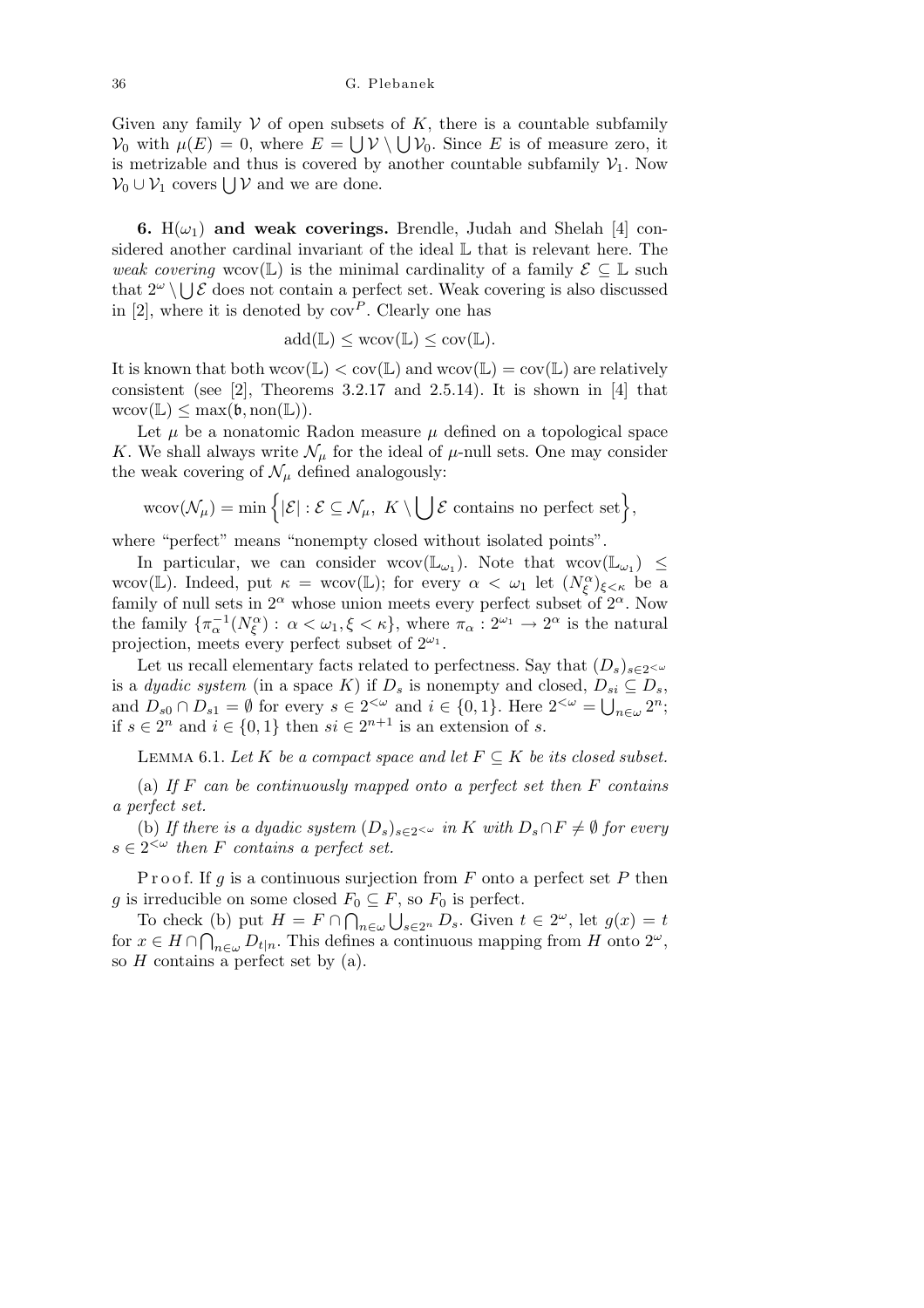The results presented below show that weak coverings are closely related to the existence of nonseparable Radon measures on spaces having a lot of points of countable character.

THEOREM 6.2. If  $wcov(\mathbb{L}_{\omega_1}) = \omega_1$  then there exists a compact space *K having a nonseparable Radon measure*, *and such that for every perfect*  $P \subseteq K$  *there is*  $x \in P$  *with*  $\chi(x, K) = \omega$  (*in particular*,  $H(\omega_1)$  *does not hold*).

P r o o f. We adapt here the argument used in the proof of Theorem 5.1.

Choose an increasing family  $(N_{\xi})_{\xi \leq \omega_1} \subseteq \mathbb{L}_{\omega_1}$  whose union meets every perfect set in  $2^{\omega_1}$ . We construct inductively compact sets  $F_{\xi,n} \subseteq 2^{\omega_1}$  with the properties:

(i)  $F_{\xi,n} \subseteq 2^{\omega_1} \setminus N_{\xi}$  for every  $\xi$  and *n*;

(ii) 
$$
F_{\xi,n} \cap F_{\xi,k} = \emptyset
$$
 if  $n \neq k$ , and  $\lambda_{\omega_1}(\bigcup_{n \in \omega} F_{\xi,n}) = 1$  for every  $\xi < \omega_1$ ;

(ii)  $r_{\xi,n} + r_{\xi,k} = \nu \ln n \neq \kappa$ , and  $\lambda \omega_1(\bigcup_{n \in \omega} r_{\xi,n}) = 1$  for every  $n \neq \kappa$ ,  $\omega_1$ , for every *n* there is *k* such that  $F_{\alpha,n} \subseteq$ *i≤k Fβ,i*; (iv)  $F_{\xi,0}$  witnesses (\*) from Section 2, where  $\mathcal{A}_{\xi}$  is the algebra generated

by all  $F_{\beta,n}$ ,  $\beta < \xi, n \in \omega$ .

We again consider the family  $\mathcal F$  of all  $F_{\xi,n}$ 's, the algebra  $\mathcal A$  generated by *F* and the space  $K = \text{Ult}(\mathcal{A})$ . Let *H* be a perfect subset of *K*; we are to find an element of *H* of countable character. S

We claim that there is  $\xi < \omega_1$  such that  $H_0 = H \setminus$  $n \in \omega$   $\widehat{F}_{\xi,n} \neq \emptyset$ . If this is so, every  $x \in H_0$  has a local base contained in  $A_{\xi+1}$  in view of (iii). Thus the proof will be complete if we verify the claim.

Suppose otherwise; then  $H \subseteq \bigcup_{n \in a(\xi)} \widehat{F}_{\xi,n}$  for every  $\xi < \omega_1$ , where the (necessarily finite) set  $a(\xi)$  is defined by  $a(\xi) = \{n \in \omega : \widehat{F}_{\xi,n} \cap H \neq \emptyset\}$ *.* Let

$$
P = \bigcap_{\xi < \omega_1} \bigcup_{n \in a(\xi)} F_{\xi, n}.
$$

Given  $t \in P$ , for every  $\xi$  there is  $\varphi(\xi) \in \omega$  such that  $t \in F_{\xi, \varphi(\xi)}$ . Note that  $\widehat{F}_{\xi,\varphi(\xi)}$  consists of a single point, say *x*, with  $x \in H$ . We put  $g(t) = x$ . In this way we have defined a surjection from *P* onto *H* which is easily

seen to be continuous. Hence *P* contains a perfect set. On the other hand,  $P \cap N_{\xi} = \emptyset$  for every  $\xi$ , and this is a contradiction.

It is very likely that  $wcov(\mathbb{L}_{\omega_1}) < cov(\mathbb{L}_{\omega_1})$  is relatively consistent. If this is the case then Theorem 6.2 shows that  $H(\omega_1)$  is not implied by the axiom " $\omega_1$  is a precaliber of measure algebras".

**Added in proof.** David Fremlin sent me the following remark due to Max Burke: Adding  $\omega_2$  random reals to a model of CH we have  $cov(\mathbb{L}_{\omega_1}) = \omega_2$  but wcov $(\mathbb{L}) = \omega_1$  and hence  $wcov(\mathbb{L}_{\omega_1}) = \omega_1$ . So this is a model in which  $\omega_1$  is a precaliber of measure algebras but  $H(\omega_1)$  is false.

The next result offers a partial converse to the theorem above. It is proved by adapting an idea from [20].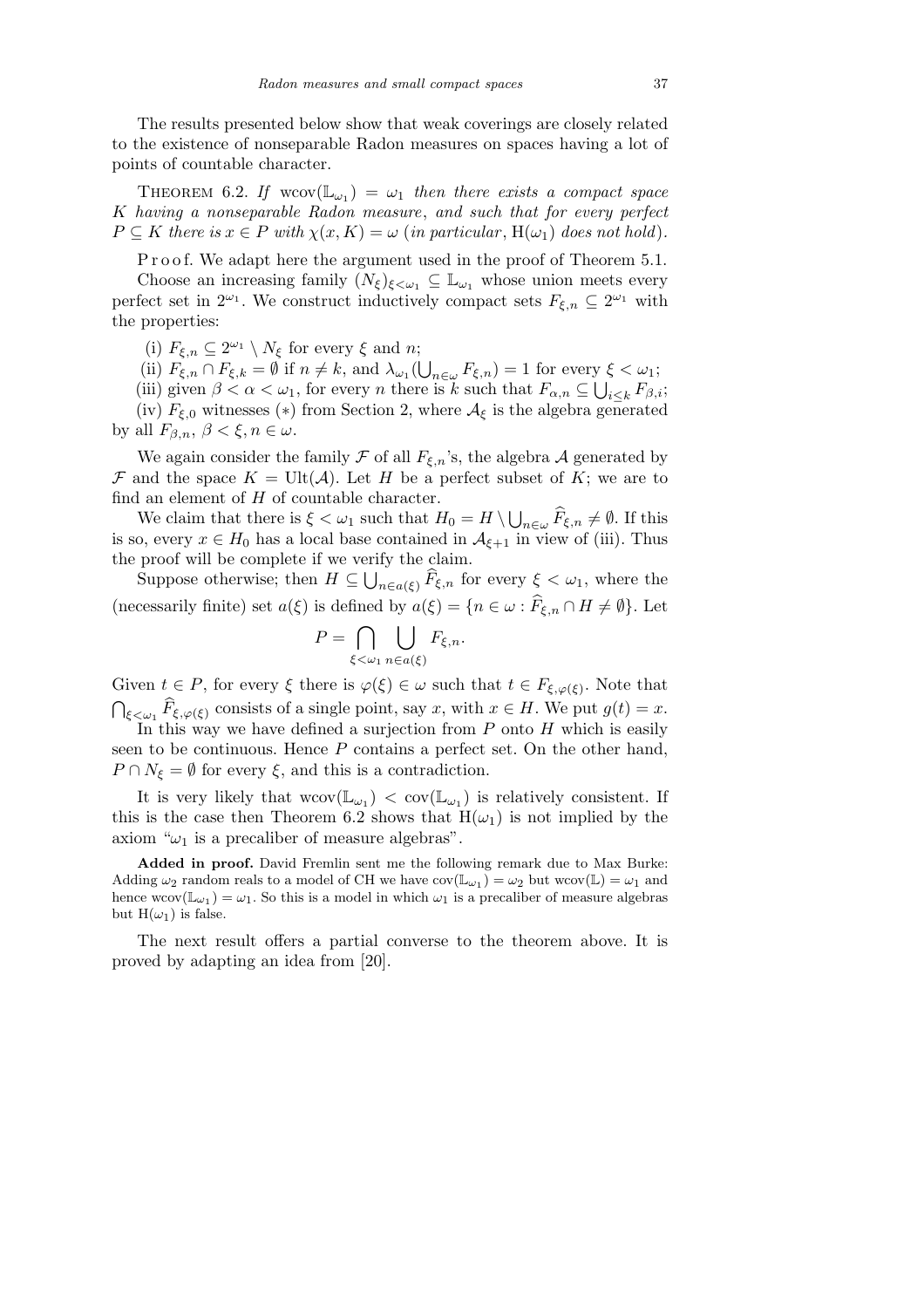Theorem 6.3. *Suppose that K is a compact space such that for every perfect subset P of K there is*  $x \in P$  *with*  $\chi(x, K) = \omega$ *, and admitting a nonseparable Radon measure. Then there exists a Radon measure*  $\mu$  *on*  $K$ *such that*  $wcov(\mathcal{N}_u) = \omega_1$ .

Proof. Since K carries a nonseparable Radon measure, it follows that there exists a homogeneous Radon measure  $\mu$  on *K* of Maharam type  $\omega_1$ (see [20], Lemma 2 or [14], Proposition 2.1). We shall check that  $\mathcal{N}_{\mu}$  has weak covering  $\omega_1$ . Clearly wcov $(\mathcal{N}_\mu) \geq \omega_1$ .

Let  $(B_\alpha)_{\alpha<\omega_1}$  be a family of Borel sets which is *µ*-dense (with respect to symmetric difference). Denote by *X* the set of points in *K* which have countable character. For every  $x \in X$  choose a countable base  $(V_n(x))_{n \in \omega}$ at *x*. Further, let  $X_\alpha$  be the set of those  $x \in X$  for which every  $V_n(x)$ is approximated arbitrarily closely by the family  $(B_\beta)_{\beta<\alpha}$ . We have  $X=$  $\alpha \ll \omega_1 X_\alpha$ ; since *X*, by the assumption on *K*, meets every perfect set, it suffices to check that  $\mu(X_{\alpha}) = 0$  for every  $\alpha < \omega_1$ .

Suppose that  $X_\alpha$  is of full outer measure for some  $\alpha$  and let  $\mathcal A$  be the algebra generated by  $(B_\beta)_{\beta<\alpha}$ . Consider an arbitrary open set *U*. For every  $x \in Y = X_\alpha \cap U$  there is  $n(x) \in \omega$  such that  $V_{n(x)}(x) \subseteq U$ . Writing  $W = \bigcup_{x \in Y} V_{n(x)}(x)$  we have  $Y \subseteq W \subseteq U$ . It follows that  $\mu(U \setminus W) = 0$ and thus  $\bar{U}$  is approximated by  $\bar{\mathcal{A}}$ . Consequently,  $\mu$  is separable, which is a contradiction. An easy modification of this argument, taking into account the fact that  $\mu$  is nowhere separable, gives  $\mu(X_{\alpha}) = 0$ , and the proof is complete.

Let us note that Theorems 6.2 and 6.3 in fact mean that there is a nonseparable Radon measure for which  $wcov(\mathcal{N}_\mu) = \omega_1$  if and only if there is a nonseparable Radon measure on a compact space having a point of countable character in every perfect subset. We do not know whether the former condition is equivalent to  $wcov(\mathbb{L}_{\omega_1}) = \omega_1$ . Recall that  $cov(\mathcal{N}_{\mu}),$ where  $\mu$  is some Radon measure, is fully characterized by the properties of the measure algebra of  $\mu$  (see 6.14(c) of [12]). The problem is if wo has the same property, for instance, if  $wcov(\mathcal{N}_\mu)$  is constant for all homogeneous Radon measures  $\mu$  of Maharam type  $\omega_1$ .

We end by showing how Martin's axiom affects weak coverings; see [11] for the terminology and notation concerning Martin's axiom. In particular, m denotes the least cardinal  $\kappa$  for which  $MA(\kappa)$  is false.

### THEOREM 6.4. If  $\mu$  is a nonatomic Radon measure then wcov $(\mathcal{N}_{\mu}) \geq \mathfrak{m}$ .

P r o o f. It suffices to consider a Radon measure  $\mu$  on a compact space *K*. Given  $\kappa < \mathfrak{m}$  and  $(N_{\xi})_{\xi < \kappa} \subseteq \mathcal{N}_{\mu}$ , we are to find a perfect set in  $K \setminus \bigcup_{\xi < \kappa} N_{\xi}$ .

As  $\mu$  is nonatomic we can find and fix a countable family  $\mathcal D$  of closed subsets of *K* of positive measure such that for every  $F \in \mathcal{D}$  and  $\varepsilon > 0$  there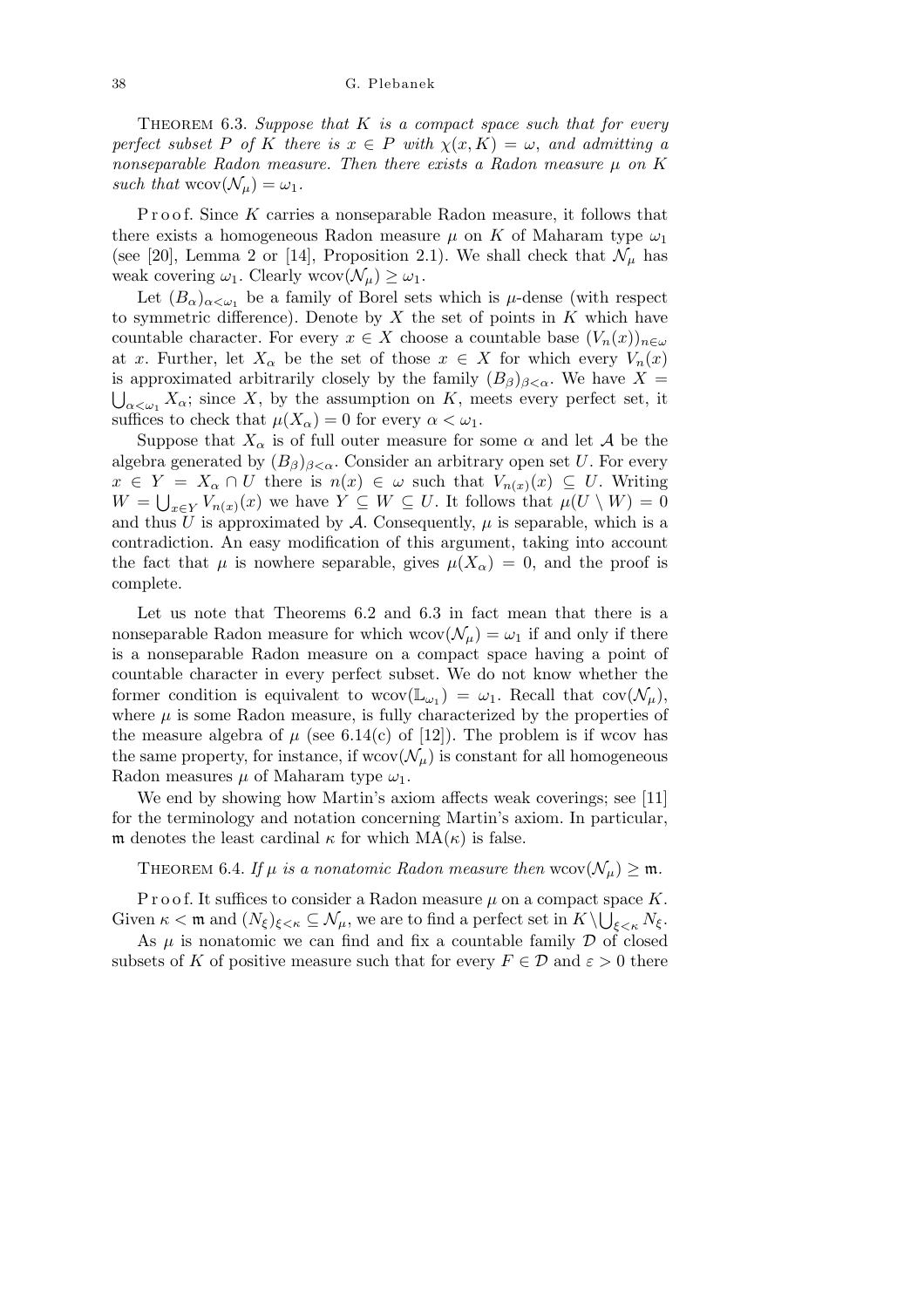are  $n \in \omega$  and a pairwise disjoint family  $(F_i)_{i \leq n} \subseteq \mathcal{D}$  such that every  $F_i$  is contained in *F* with  $\mu(F_i) < \varepsilon$ , and  $\mu(F \setminus \bigcup_{i \leq n} F_i) < \varepsilon$ .

We consider the set **P** of quadruples  $(n, \overline{D}, a, F)$ , where:

- (i)  $n \in \omega$  and  $D = (D_s)_{s \in 2^{ is a dyadic system of sets from  $D$ ;$
- (ii) *a* is a finite subset of *κ* and *F* is a closed subset of  $K \setminus \bigcup_{\xi \in a} N_{\xi}$ ;
- (iii)  $\mu(F \cap D_s) > 0$  for every  $s \in 2^{< n}$ .

We declare  $(n, D, a, F) \leq (n', D', a', F')$  if  $n \leq n', D$  is extended by  $D'$ ,  $a \subseteq a'$  and  $F \supseteq F'$ .

Consider a fixed *n* and a dyadic system  $D = (D_s)_{s \in 2^{. If F is an$ uncountable family of closed sets satisfying (iii) then there are sets  $F_k$ 's  $\in \mathcal{F}$  and  $\delta > 0$  such that  $\mu(F_k \cap D_s) \geq \delta$  for every  $s \in 2^{< n}$  and every *k*. It is easily seen that there are  $i \neq j$  such that  $\mu(F_i \cap F_j \cap D_s) > 0$  for all *s*. This remark yields immediately that **P** is upwards ccc.

Given  $k \in \omega$ , the family  $\{(n, D, a, F) : n \geq k\}$  is cofinal in **P** (thanks to the way *D* is chosen). Moreover, for every  $\xi < \kappa$ , the family  $\{(n, D, a, F)$ :  $\xi \in a$ <sup>}</sup> is easily seen to be cofinal in **P**. Applying  $MA(\kappa)$  we find an upward directed **G** meeting the above families for every *k* and *ξ*. Such a **G** brings S forth a dyadic system  $(D_s)_{s \in 2^{\lt \omega}}$  and a closed set  $F \subseteq K \setminus \bigcup_{\xi \le \kappa} N_{\xi}$  such that  $F \cap D_s \neq \emptyset$  for every  $s \in 2^{<\omega}$ . Thus, using Lemma 6.1 we infer that *F* contains a perfect set, and the proof is complete.

Theorems 6.3 and 6.4 give immediately the following.

COROLLARY 6.5. Assume that  $m > \omega_1$ . If X is a topological space such *that for every compact perfect set*  $P \subseteq X$  *there is*  $x \in P$  *with*  $\chi(x, X) = \omega$ *then every Radon measure on X is separable.*

Acknowledgements. I wish to thank Jacek Cichon, Tasos Kamburelis and Janusz Pawlikowski for useful information. I also thank Professor Bogdan Węglorz for stimulating companionship during the 24th Winter School on Abstract Analysis (Czech Republic, January 96), when the main part of the research presented above was done.

N o t e. After the first version of this paper had been submitted for publication, David H. Fremlin showed that  $H(\omega_1)$  is true assuming Martin's axiom and  $\omega_1 < \mathfrak{c}$ , thus proving Haydon's conjecture. I am very grateful to D. Fremlin for sending me a preliminary note with his result and for his remarks concerning Lemma 2.4.

#### **References**

[1] S. Argyros, S. Mercourakis and S. Negrepontis, *Functional-analytic properties of Corson-compact spaces*, Studia Math. 89 (1988), 197–229.